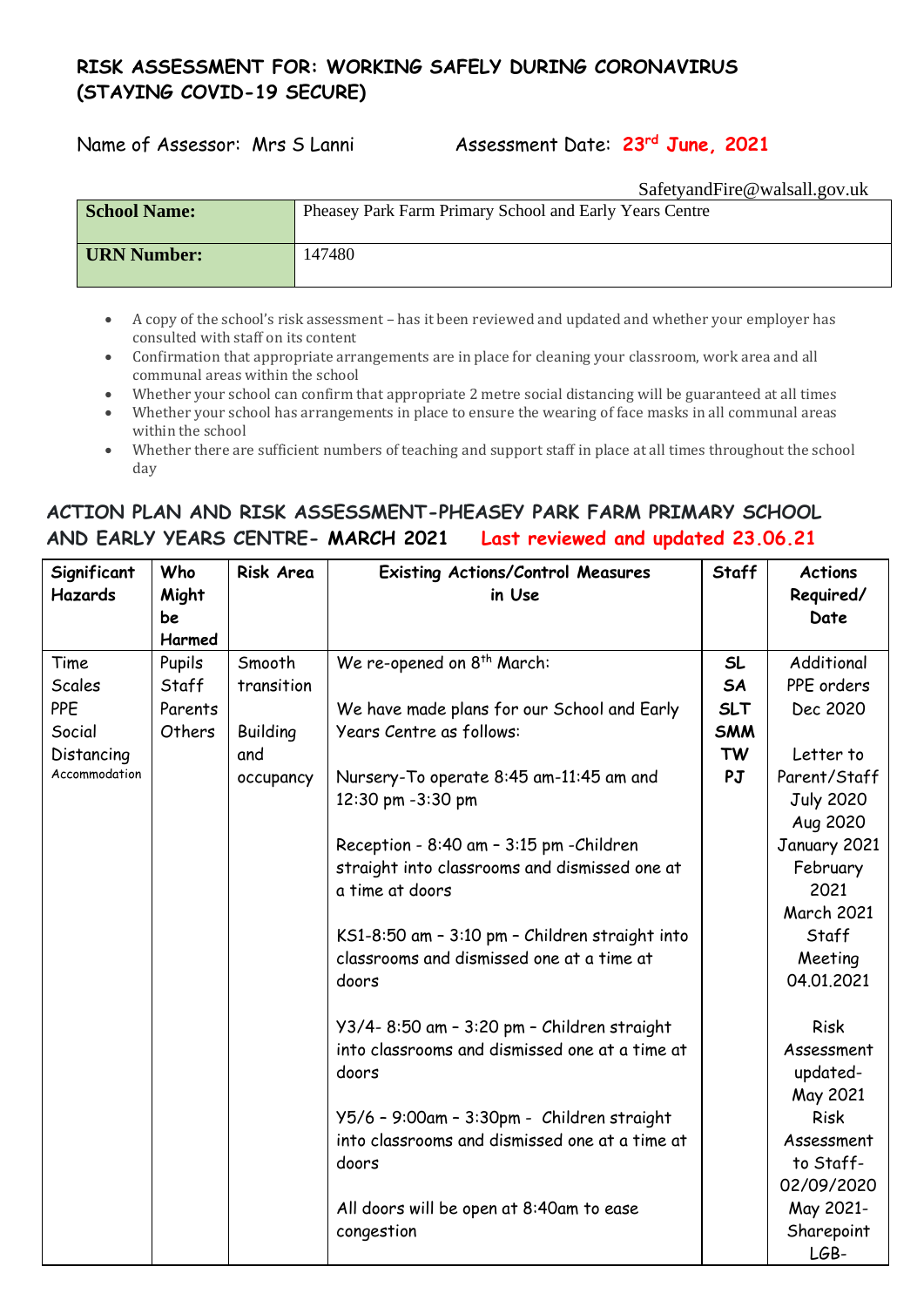| Year 5 and Year 6 children who walk home<br>alone will be dismissed from Raeburn Road at<br>3:30pm                                                                                                                                                 | July, 2020<br>October<br>2020<br>Jan 2021 |
|----------------------------------------------------------------------------------------------------------------------------------------------------------------------------------------------------------------------------------------------------|-------------------------------------------|
| Children will sanitise or wash their hands at<br>arrival, dismissal and regularly throughout the<br>day                                                                                                                                            |                                           |
| All breaks, lunchtime and outdoor time will be<br>staggered and in dedicated zones. Entrance<br>and Exits will be the routinely allocated ones.                                                                                                    |                                           |
| All rooms to be set up for social distancing<br>including staffroom with limits to numbers of<br>individuals permitted at any one time.<br>2 metre distance to be maintained between<br>staff and masks worn in all communal areas at<br>all times |                                           |
| Children will remain in their class bubbles at<br>all other times with their teacher with<br>possible additional staff                                                                                                                             |                                           |
| For Transition activities, children will be in<br>their new class bubble. All other control<br>measures will remain.                                                                                                                               |                                           |
| Tuck will be taken to classrooms. Dining Room<br>will be allocated for separate classes and<br>cleaned between sittings.                                                                                                                           |                                           |
| Staff will remain with the same children.                                                                                                                                                                                                          |                                           |
| Resources will be kept within the bubbles and<br>cleaned regularly.                                                                                                                                                                                |                                           |
| Resources will not come and go from home to<br>school other than reading books                                                                                                                                                                     |                                           |
| Bags only are permitted for carrying water<br>and lunchbox.                                                                                                                                                                                        |                                           |
| Coats and bags KS1 on chairs. - these are<br>going on pegs and trolleys now so we can<br>delete this                                                                                                                                               |                                           |
| Pupils trays under tables for water,<br>lunchboxes and other personal resources.                                                                                                                                                                   |                                           |
| All tables will face the front.                                                                                                                                                                                                                    |                                           |
| Teacher desk to face away from pupils and<br>teacher to teach from front and not walk<br>around the room.                                                                                                                                          |                                           |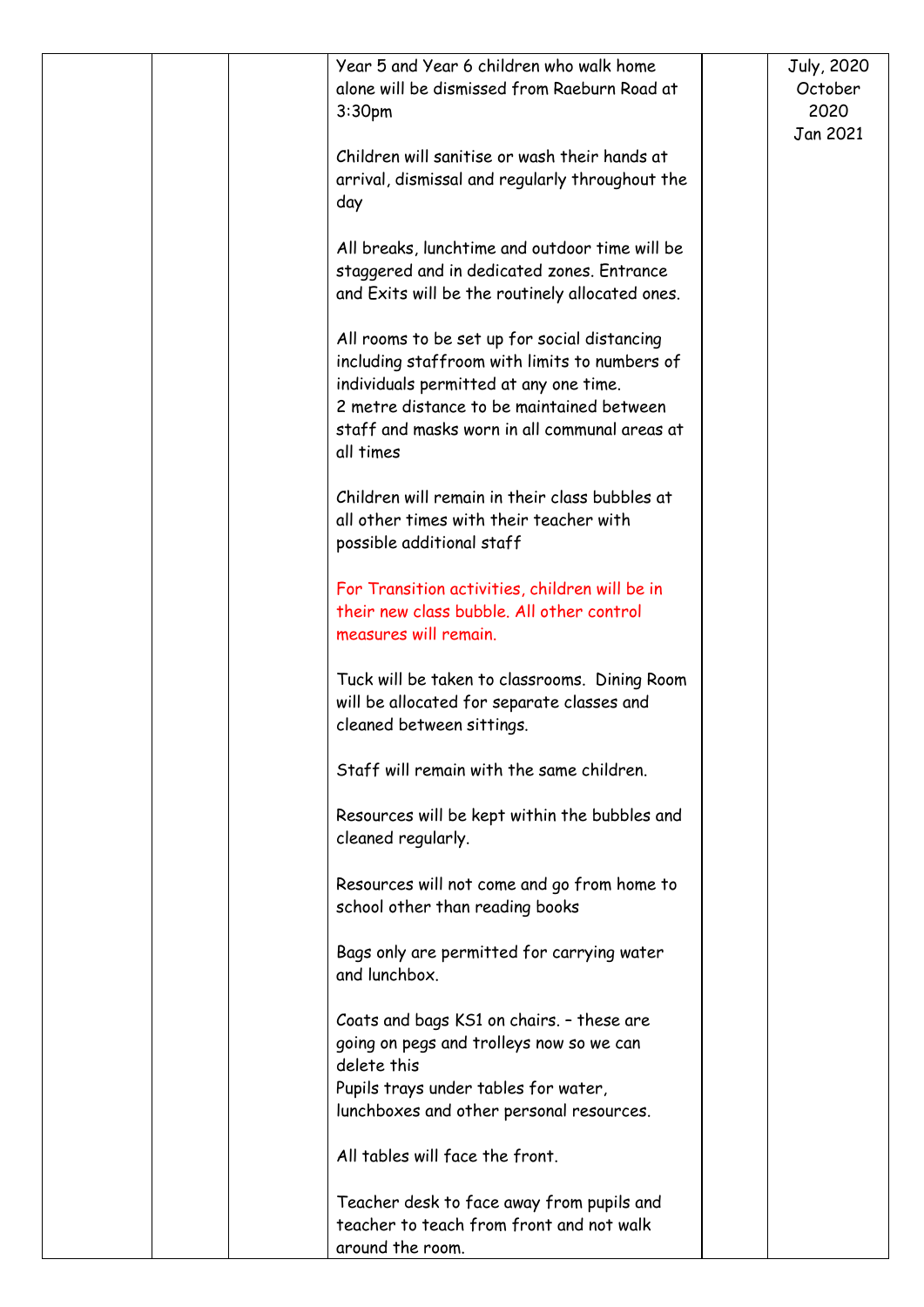|                                                                 |                                      |                                                      | Windows will be open to provide increased<br>ventilation<br>Early Years Centre children will operate in<br>separate bubbles for main hours but will be in<br>larger bubble for breakfast and tea with<br>children from different bubbles kept separate<br>as much as possible.<br>Minimax children will be in their own bubble<br>and parents will sign up in advance for the<br>term.<br>One way system and staggered start and end<br>times in place.<br>We have updated our COVID Risk Assessment.<br>Walsall have distributed a COVID Outbreak<br>Plan.                                                                                                                                                                                                                         |                                            |                                                                                                                                                                       |
|-----------------------------------------------------------------|--------------------------------------|------------------------------------------------------|-------------------------------------------------------------------------------------------------------------------------------------------------------------------------------------------------------------------------------------------------------------------------------------------------------------------------------------------------------------------------------------------------------------------------------------------------------------------------------------------------------------------------------------------------------------------------------------------------------------------------------------------------------------------------------------------------------------------------------------------------------------------------------------|--------------------------------------------|-----------------------------------------------------------------------------------------------------------------------------------------------------------------------|
| Parent<br>wishing to<br>talk to<br>staff/<br><b>Interaction</b> | Staff                                | Spread of<br>Infection<br>due to<br>close<br>contact | Parents will be informed to call the office to<br>speak to Staff. Meetings will be arranged only<br>if needed and social distancing rules observed.<br>Meet in open air if necessary to meet<br>Use ICT for meetings where possible<br>Parents will be discouraged in congregating<br>around the school site.<br>2m floor markings external and internal.<br>If DfE advice permits or if staffing levels<br>reduce we will prioritise critical worker<br>children and vulnerable children in school in<br>groups of 15 maximum per room with other<br>staff leading remote learning from home.<br>EYC will prioritise critical key worker children<br>and vulnerable children in line with correct<br>adult: child ratio if staffing levels are reduced<br>or DFE advises to do so. | <b>SLT</b><br><b>SMM</b>                   | Additional<br>PPE orders<br>Dec 2020<br>This is still<br>continuing<br>Letter to<br>Parent/Staff<br><b>July 2020</b><br>Aug 2020<br>January 2021<br><b>March 2021</b> |
| Arriving to<br>and from<br>school /EYC<br>Access<br>Egress      | Pupils<br>Staff<br>Parents<br>Others | Spread of<br>Infection<br>due to<br>close<br>contact | Staggered start and end times will reduce<br>numbers and queues<br>Access to main office areas will be limited.<br>2m markings for parents to eradicate<br>congestion                                                                                                                                                                                                                                                                                                                                                                                                                                                                                                                                                                                                               | SL<br>SA<br><b>SLT</b><br>PJ<br><b>SMM</b> | Rotas<br>drafted<br>W/C Monday<br>6 July 2020<br>Jan 2021<br>Additional<br>PPE orders<br>Dec 2020<br>Continuing                                                       |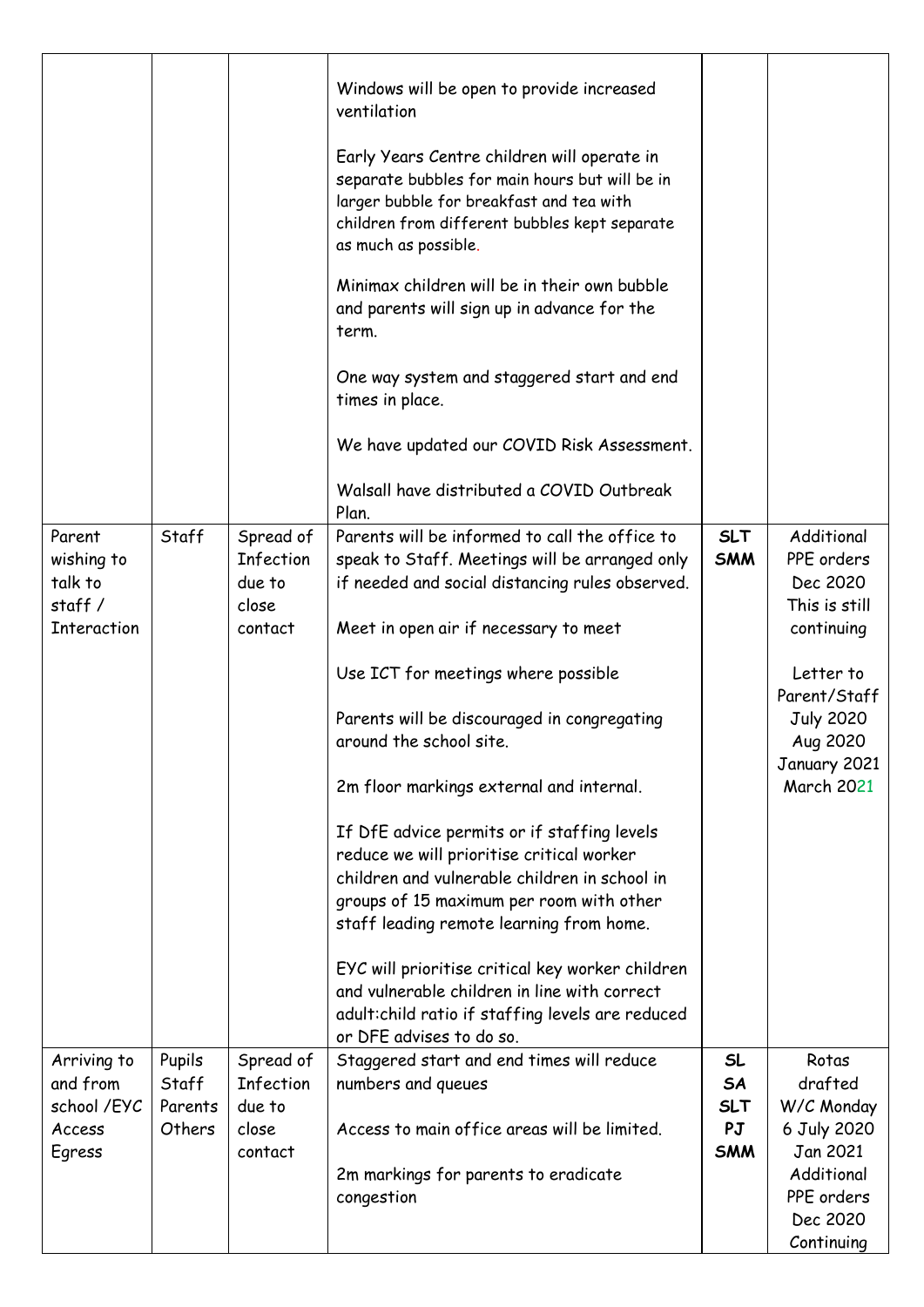|                                                            |                   |                                                      | For EYC each age group to enter directly into<br>their room from garden. Baby Room children<br>to meet outside main entrance.<br>Staff member who is outside enforcing the<br>rules must wear a face covering plus all staff<br>on door duties.<br>Staff scan in and our with badge-Non touch<br>Storage to be made available for staff/pupils<br>if required<br>Handwashing facilities in all areas for pupils,<br>parents and staff-main entrance, all<br>classrooms, all pupil entrances, halls<br>Letter to parents to explain all procedures and<br>rationale-July/August 2020/Jan 2021/March<br>2021                                                          |                                         | Letter to<br>Parent/Staff<br><b>July 2020</b><br>Aug 2020<br>January 2021<br><b>March 2021</b>                                                                                                                    |
|------------------------------------------------------------|-------------------|------------------------------------------------------|---------------------------------------------------------------------------------------------------------------------------------------------------------------------------------------------------------------------------------------------------------------------------------------------------------------------------------------------------------------------------------------------------------------------------------------------------------------------------------------------------------------------------------------------------------------------------------------------------------------------------------------------------------------------|-----------------------------------------|-------------------------------------------------------------------------------------------------------------------------------------------------------------------------------------------------------------------|
| Staff<br>receiving<br>child from<br>Parent/<br>Interaction | Staff             | Spread of<br>Infection<br>due to<br>close<br>contact | Staff receiving children to consider wearing a<br>face covering mask and gloves-these will be<br>made available<br>At EYC staff will place pushchair outside main<br>entrance for Baby Room parents to place baby<br>in to limit staff/parent contact.<br>Hand Sanitisers and soap in all rooms. Staff<br>will ensure all children use the hand sanitiser<br>before proceeding into their classroom                                                                                                                                                                                                                                                                 | <b>SA</b><br>PJ<br><b>SMM</b><br>CB     | Letter to<br>Parent/Staff<br><b>July 2020</b><br>Aug 2020<br>January 2021<br><b>March 2021</b>                                                                                                                    |
| Classroom<br>set up                                        | Staff<br>Children | Spread of<br>Infection<br>due to<br>close<br>contact | Classrooms have been audited and reorganised<br>for all children to face the front.<br>Desks will be cleaned between split sessions.<br>School will provide resources. No shared<br>items on tables.<br>Unnecessary furniture/resources/<br>equipment will be removed.<br>Resources will be cleaned between sessions<br>where pupils may have to share equipment.<br>The teacher's desk will be kept 2 metres away<br>from the children's tables/desks.<br>Tissues will be available on each table for<br>pupils to use when coughing or sneezing and<br>they must go into a bin after one use.<br>Bins with lids - foot operated to be purchased<br>for all rooms. | PJ<br>TK<br>CB<br>Premis<br>es<br>Staff | Letter to<br>Parent/Staff<br><b>July 2020</b><br>Aug 2020<br>January 2021<br><b>March 2021</b><br>Rotas<br>drafted<br>W/C Monday<br>6 June 2020<br>Jan 2021<br>Additional<br>PPE orders<br>Dec 2020<br>Continuing |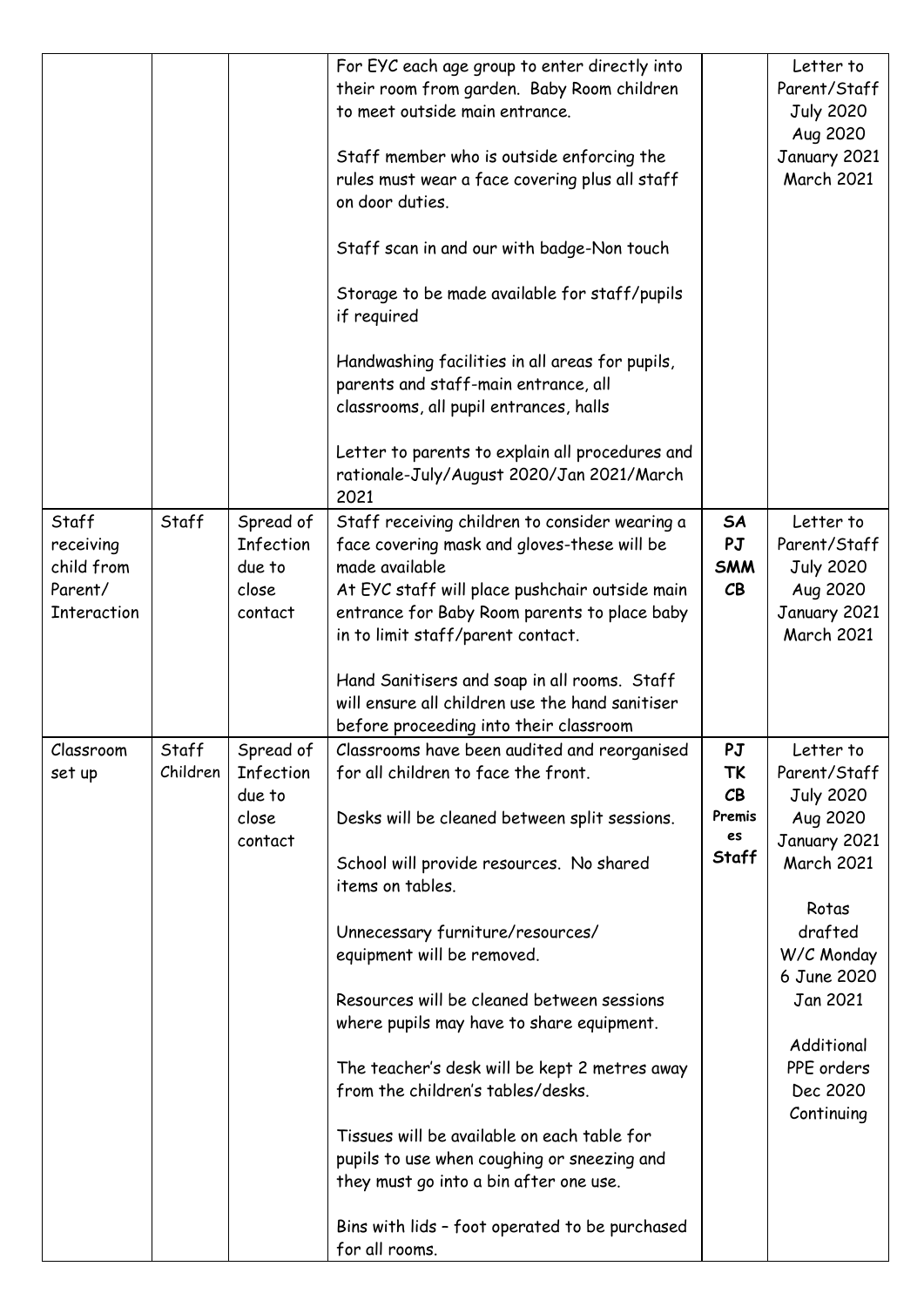| Provision                 | Pupils            | Mental<br>Health<br>and Well<br>Being<br>Progress | Hand Sanitisers will be available in all<br>corridors entrances and classrooms.<br>Posters displayed to reinforce hygiene<br>measures and social distancing.<br>Deep cleans will be organised as often as<br>required and every Friday afternoon. - no<br>longer<br>All classes will be separate bubbles.<br>Use of Outdoors will be on a rota.<br>Each EYC room will run as an individual bubble<br>for the main hours accommodating children on<br>standard child/staff rations. They will be in a<br>larger bubble for breakfast and tea with<br>children from different bubbles kept separate<br>as much as possible.<br>EYC children will remain in their individual<br>bubbles during outdoor play. Each bubble will<br>have their own designated outdoor play area.<br>Age appropriate welcome back sessions will be<br>organised commencing with an on line Welcome<br>from the Head of School.<br>Pupils achievements during lockdown will be<br>celebrated.<br>Specific needs will be identified to offer<br>support-safequarding, mental health, catch up<br>Whole class sessions to support mental<br>health/anxieties - see guidance from WMBC.<br>Timetable will be amended and some sessions<br>will not take place-Swimming, Cooking,<br>Assemblies, After School Clubs<br>Assemblies will be via TEAMS<br>Child Protection Policy to be updated and | <b>SLT</b><br><b>Staff</b><br><b>NE</b><br><b>TW</b> | Updated<br>message on<br>Learning<br>Platform-<br>January 2021    |
|---------------------------|-------------------|---------------------------------------------------|----------------------------------------------------------------------------------------------------------------------------------------------------------------------------------------------------------------------------------------------------------------------------------------------------------------------------------------------------------------------------------------------------------------------------------------------------------------------------------------------------------------------------------------------------------------------------------------------------------------------------------------------------------------------------------------------------------------------------------------------------------------------------------------------------------------------------------------------------------------------------------------------------------------------------------------------------------------------------------------------------------------------------------------------------------------------------------------------------------------------------------------------------------------------------------------------------------------------------------------------------------------------------------------------------------------------------------------------------------------------|------------------------------------------------------|-------------------------------------------------------------------|
| Classroom<br>Organisation | Staff<br>Children | Spread of<br>Infection                            | shared.<br>Classrooms will be reorganised to maintain<br>safe distance and where possible 2m rule to                                                                                                                                                                                                                                                                                                                                                                                                                                                                                                                                                                                                                                                                                                                                                                                                                                                                                                                                                                                                                                                                                                                                                                                                                                                                 | <b>SLT</b><br><b>Staff</b>                           | Letter to<br>Parent/Staff                                         |
|                           |                   | due to<br>close<br>contact                        | apply<br>Soft furnishings/unnecessary toys/resources<br>will be removed                                                                                                                                                                                                                                                                                                                                                                                                                                                                                                                                                                                                                                                                                                                                                                                                                                                                                                                                                                                                                                                                                                                                                                                                                                                                                              |                                                      | <b>July 2020</b><br>Aug 2020<br>January 2021<br><b>March 2021</b> |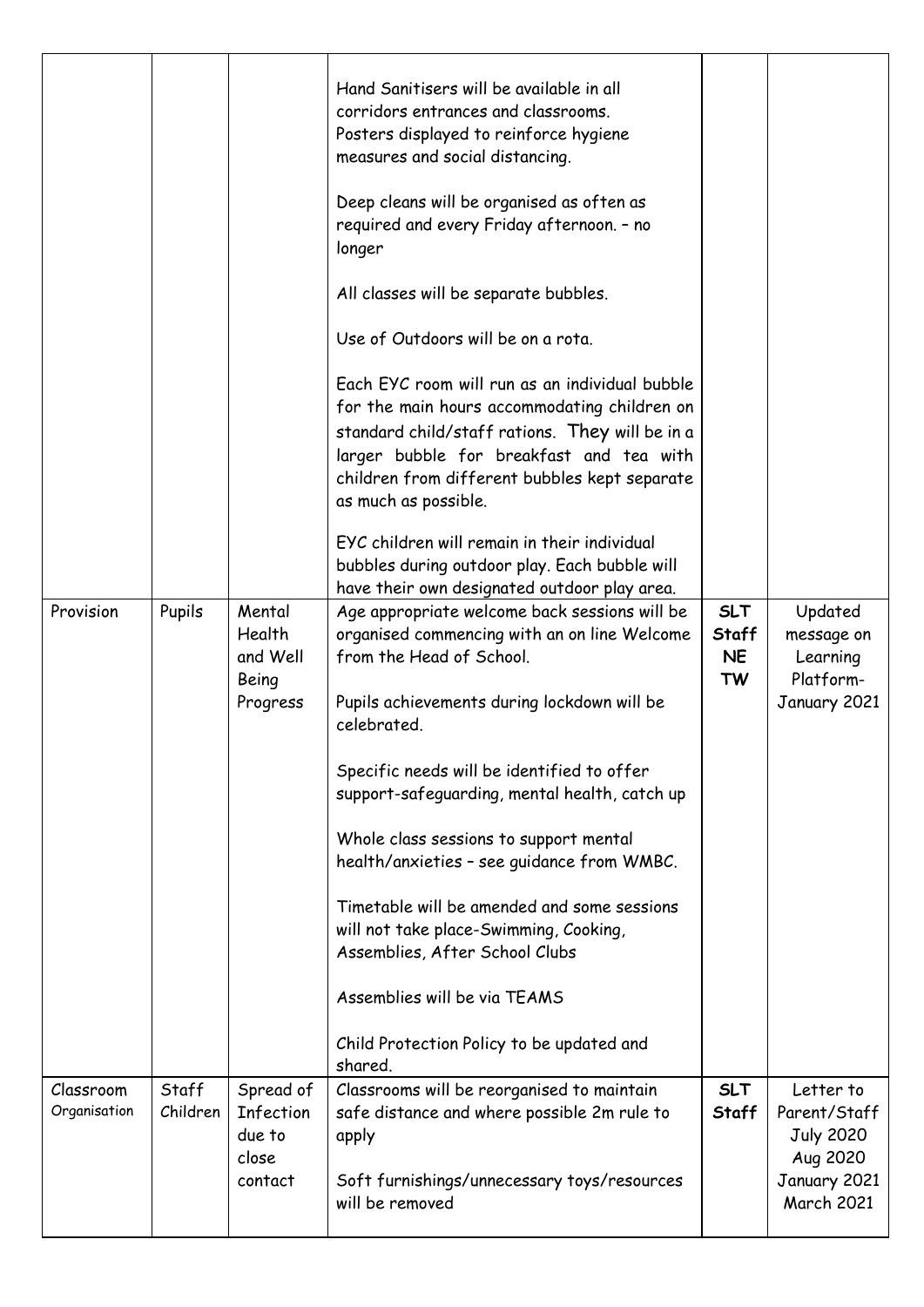|                                                 |                       |                                                      | Children will use own pencils/pens and no<br>sharing                                                                                                                                                                    |                 | Rotas<br>drafted<br>W/C Monday                            |
|-------------------------------------------------|-----------------------|------------------------------------------------------|-------------------------------------------------------------------------------------------------------------------------------------------------------------------------------------------------------------------------|-----------------|-----------------------------------------------------------|
|                                                 |                       |                                                      | Classrooms will be cleaned mornings and after<br>school including any shared resources                                                                                                                                  |                 | 6 June 2020<br>Jan 2021                                   |
|                                                 |                       |                                                      | Teaching staff will keep that safe distance at<br>all times.                                                                                                                                                            |                 |                                                           |
|                                                 |                       |                                                      | Where children may require extra assistance a<br>2 metre rule must try to be enforced.                                                                                                                                  |                 |                                                           |
|                                                 |                       |                                                      | Children will be organised into bubble classes<br>with staggered times                                                                                                                                                  |                 |                                                           |
|                                                 |                       |                                                      | Bubbles will not mix. Only 1 or 2 identified<br>staff will work with each group other than for<br>Transition activities where children will be in<br>their new class bubble. All other control<br>measures will remain. |                 |                                                           |
|                                                 |                       |                                                      | All EYC Staff to stay in small designated<br>groupings for main hours they will join larger<br>bubble for breakfast and tea but remain as<br>separate as possible.                                                      |                 |                                                           |
| Children<br>requiring<br>using the<br>toilet in | Childre<br>n<br>Staff | Infection<br>Control                                 | In the EYC small groups to use designated<br>toileting/changing area. No mixing of groups.<br>In EYC toilets/changing areas to be cleaned                                                                               | PJ<br><b>TK</b> | Rotas<br>drafted<br>W/C Monday<br>6 June 2020             |
| lesson<br>times                                 |                       |                                                      | after each usage.                                                                                                                                                                                                       |                 | Jan 2021                                                  |
|                                                 |                       |                                                      | EYC staff must stay in their designated<br>outdoor area in their small groups.                                                                                                                                          |                 |                                                           |
|                                                 |                       |                                                      | In school toilets will be allocated to specific<br>groups for use during planned breaks. Toilet<br>touch points will be cleaned lunchtime and<br>after school and after each visit.                                     |                 |                                                           |
|                                                 |                       |                                                      | Inform children of the importance of washing<br>their hands after using the toilet and where<br>possible on their return to the classroom use<br>the hand sanitiser on entering the classroom.                          |                 |                                                           |
| <b>Break</b><br>Times                           | Children<br>Staff     | Spread of<br>Infection<br>due to<br>close<br>contact | Morning and afternoon toilet breaks will be<br>allocated for each group. Toilet touch points<br>will be cleaned lunchtime and after school and<br>after each visit.                                                     | <b>SLT</b>      | Rotas<br>drafted<br>W/C Monday<br>6 June 2020<br>Jan 2021 |
|                                                 |                       |                                                      | EYC children to have designated snack/drink<br>times. All cups/bottles to be stored away<br>from children and cleaned by staff member<br>who should wear gloves.                                                        |                 |                                                           |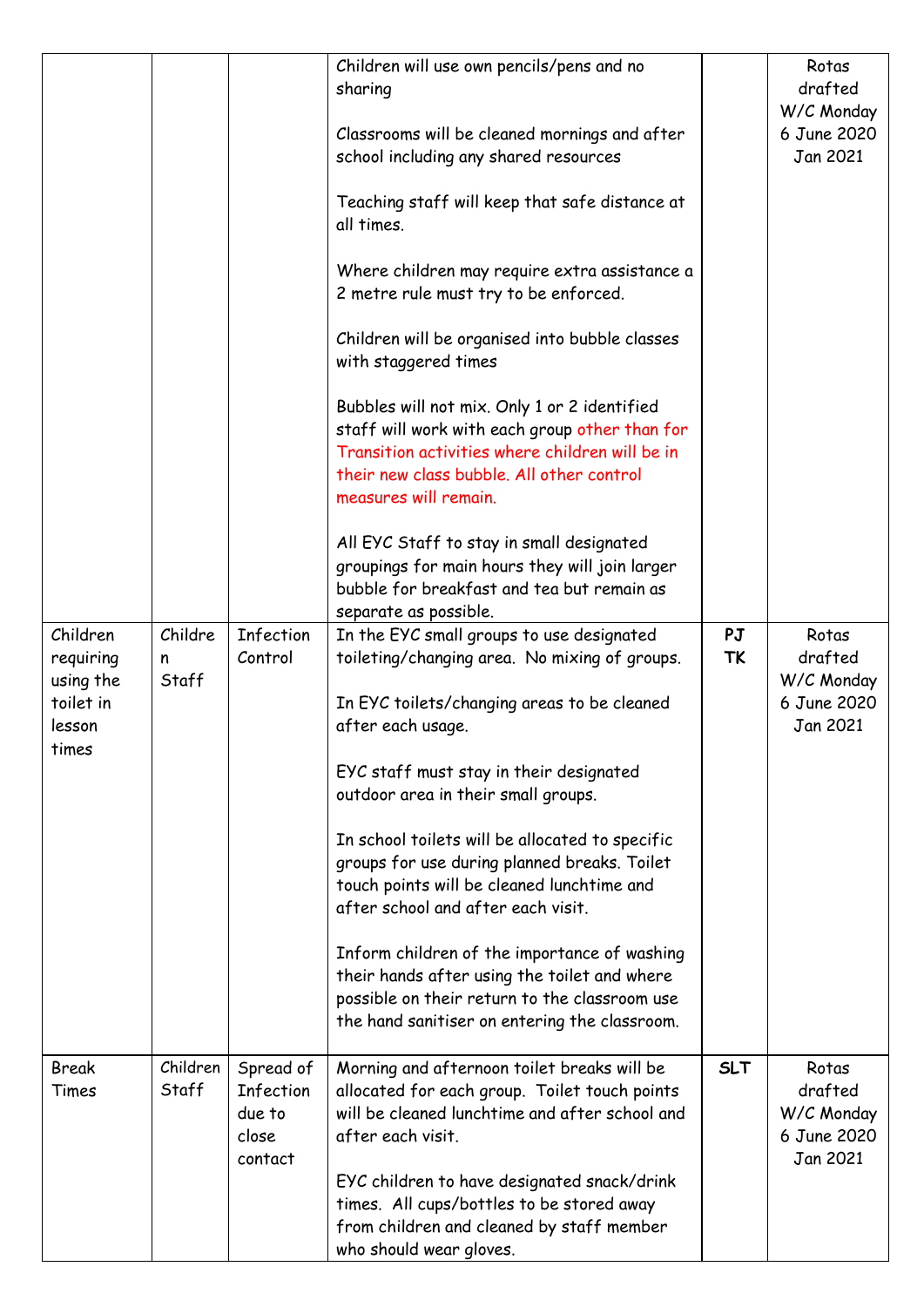|                                      |                  |                            | Children to bring own bottles and cups.<br>Children will be informed again of the<br>importance of social distancing whilst outside.<br>Staff to look at providing activities which can<br>abide by the rules.<br>Staff must sit at least 1 metre apart from<br>each other wherever possible.<br>Staff must make their own drinks/food and<br>wash and dry their own cups and other<br>crockery and utensils<br>Staff toilets - limit on numbers and touch<br>points to be cleaned after use<br>Rota in place for staff room use |                            |                                       |
|--------------------------------------|------------------|----------------------------|----------------------------------------------------------------------------------------------------------------------------------------------------------------------------------------------------------------------------------------------------------------------------------------------------------------------------------------------------------------------------------------------------------------------------------------------------------------------------------------------------------------------------------|----------------------------|---------------------------------------|
|                                      |                  |                            | Supervising staff must keep a 1/2 metre<br>distance from each other at all times.                                                                                                                                                                                                                                                                                                                                                                                                                                                |                            |                                       |
|                                      |                  |                            | Whilst children are outdoors clean tables and<br>door handles with a disinfectant or<br>disinfectant spray.                                                                                                                                                                                                                                                                                                                                                                                                                      |                            |                                       |
|                                      |                  |                            | Wear gloves whilst carrying out this task and<br>wash hands after cleaning                                                                                                                                                                                                                                                                                                                                                                                                                                                       |                            |                                       |
|                                      |                  |                            | EYC large outdoor climbing frame must be<br>cleaned after each use.                                                                                                                                                                                                                                                                                                                                                                                                                                                              |                            |                                       |
|                                      |                  |                            | Outdoor equipment will be minimised-items<br>which can be cleaned easily after sessions                                                                                                                                                                                                                                                                                                                                                                                                                                          |                            |                                       |
| Lunch<br>breaks                      | Staff<br>Childre | Spread of<br>Infection     | Open catering and order provisions                                                                                                                                                                                                                                                                                                                                                                                                                                                                                               | <b>SLT</b><br>Dinne        | Rotas<br>drafted                      |
| Staff-<br>Staff and<br>Pupil - Pupil | n                | due to<br>close<br>contact | Stagger lunch breaks to protect bubbles,<br>reduce staff interaction and clean rooms at<br>lunchtime                                                                                                                                                                                                                                                                                                                                                                                                                             | r<br>Staff<br>Caterin<br>g | W/C Monday<br>6 June 2020<br>Jan 2021 |
| interaction                          |                  |                            | Purchase disposable trays/cutlery/PPE for<br>catering staff-disposable aprons, gloves,<br>masks if required                                                                                                                                                                                                                                                                                                                                                                                                                      | Staff<br><b>SMM</b><br>PJ  | Catering<br>orders in<br>place        |
|                                      |                  |                            | Reduce movement around school to an absolute<br>minimum-pupils and adults                                                                                                                                                                                                                                                                                                                                                                                                                                                        |                            | Dining Room<br>Screens<br>installed   |
|                                      |                  |                            | Agree allocated outdoor areas and exit doors<br>for each group of children-establish zones                                                                                                                                                                                                                                                                                                                                                                                                                                       |                            | Autumn Term                           |
|                                      |                  |                            | Screens installed in 2 Dining Rooms for<br>catering                                                                                                                                                                                                                                                                                                                                                                                                                                                                              |                            |                                       |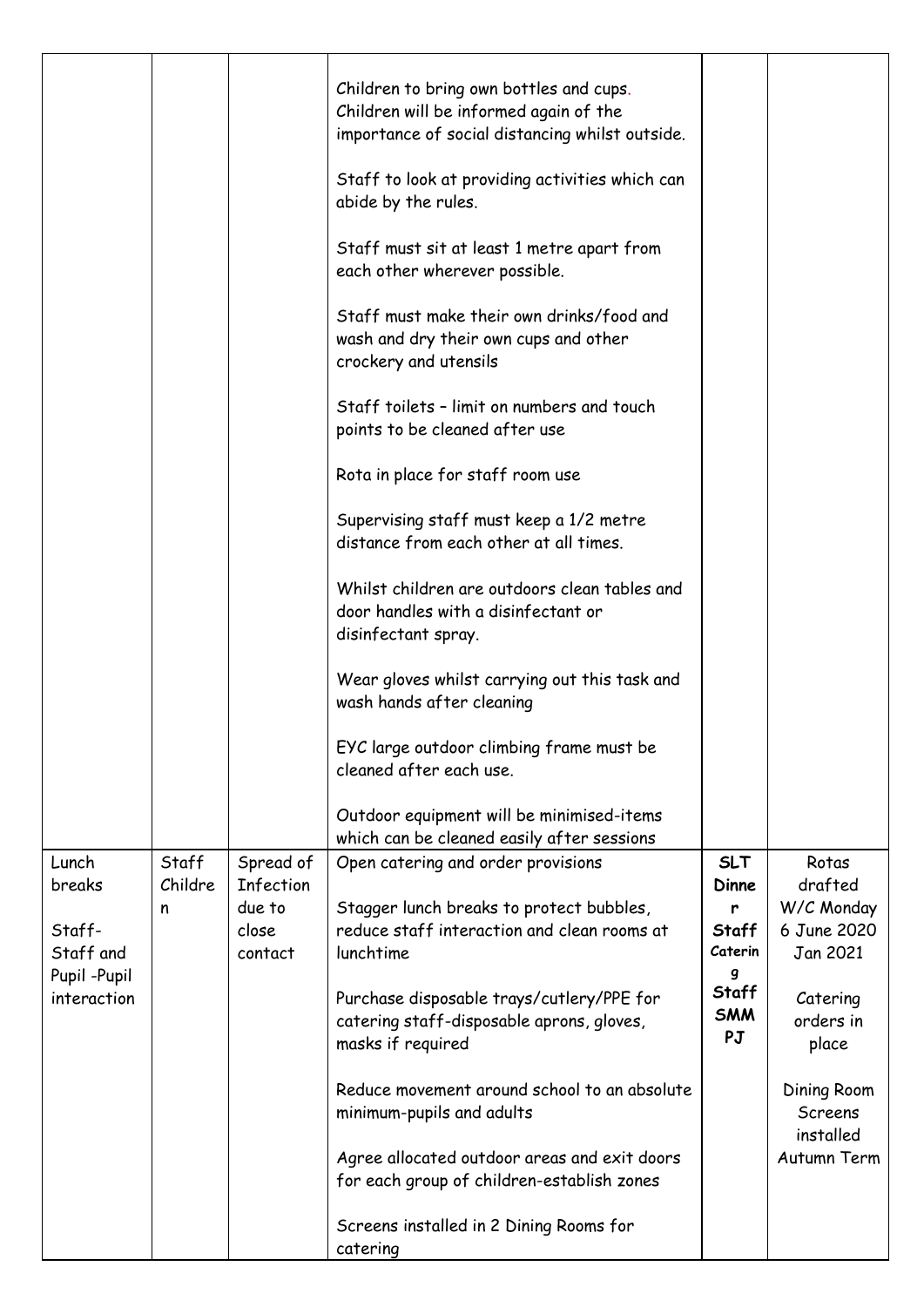|                                   |                       |                                           | EYC children to be seated at a safe distance<br>apart from each other.<br>IN EYC designated lunchtime staff to cover<br>staff lunches in allocated small groups. |                            |                                                    |
|-----------------------------------|-----------------------|-------------------------------------------|------------------------------------------------------------------------------------------------------------------------------------------------------------------|----------------------------|----------------------------------------------------|
|                                   |                       |                                           | EYC packed lunches to be stored in named<br>individual food bags in the fridge. Lunch boxes<br>to be stored on child's individual named peg.                     |                            |                                                    |
|                                   |                       |                                           | Arrange cleaning of rooms between sessions                                                                                                                       |                            |                                                    |
|                                   |                       |                                           | Agree First aiders available at lunchtime                                                                                                                        |                            |                                                    |
|                                   |                       |                                           | Arrange all children bring their own drinks<br>bottles                                                                                                           |                            |                                                    |
|                                   |                       |                                           | Staff to take staggered lunch -See rotas and<br>social distance in staffroom                                                                                     |                            |                                                    |
|                                   |                       |                                           | Classrooms to be re-organised for safe<br>distance                                                                                                               |                            |                                                    |
|                                   |                       |                                           | 1 member of staff only in toilets and<br>reprographics<br>Staff toilets - limit on numbers and to be<br>cleaned after use                                        |                            |                                                    |
|                                   |                       |                                           | Staffroom seating to be re-organised for 2m<br>distance and numbers in rooms limited. Staff<br>not to mix unnecessarily in rooms.                                |                            |                                                    |
|                                   |                       |                                           | Only 1 member of EYC staff to be in staff<br>room at any one time. Staff must clean all<br>tables, chairs after each use.                                        |                            |                                                    |
|                                   |                       |                                           | Only 1 member of EYC staff to be in the<br>Kitchen area at any one time.                                                                                         |                            |                                                    |
|                                   |                       |                                           | Outdoor play area zones to be created for<br>each protective bubble of children with<br>agreed exit routes                                                       |                            |                                                    |
|                                   |                       |                                           | Display DfE Notices-Social Distancing                                                                                                                            |                            |                                                    |
| First Aid -<br>minor<br>treatment | Staff<br>Childre<br>n | Spread of<br>Infection<br>due to<br>close | Where minor first aid treatment is required<br>First Aiders must ensure they wear gloves and<br>a face mask when dealing with injuries.                          | <b>SMM</b><br><b>Staff</b> | Additional<br>PPE orders<br>Dec 2020<br>Continuing |
|                                   |                       | contact                                   | Any dressings used to be double bagged and<br>placed in a lidded bin                                                                                             |                            |                                                    |
|                                   |                       |                                           |                                                                                                                                                                  |                            |                                                    |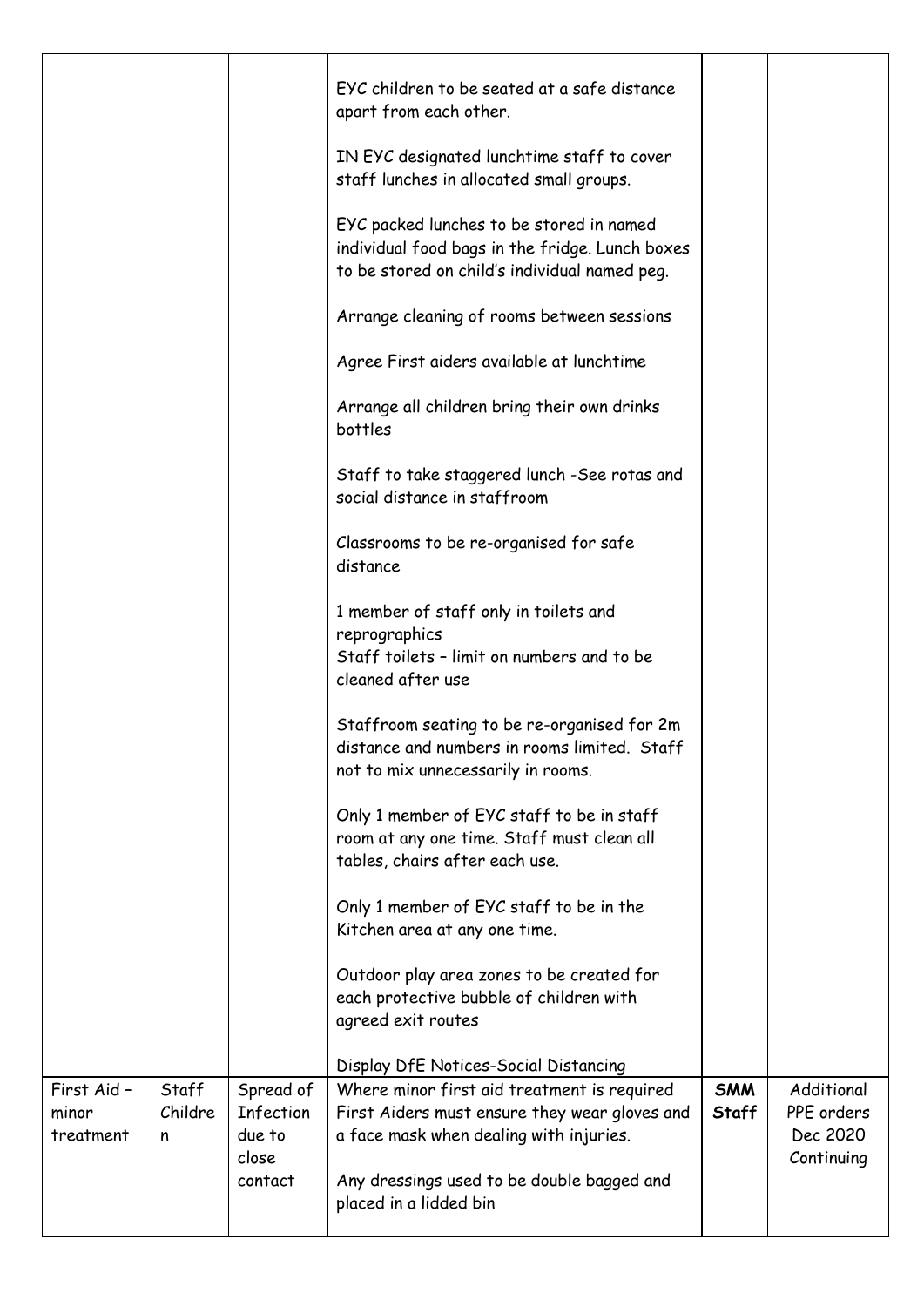|                                                                                |                           |                                                             | Where possible (age and maturity of child) ask<br>them to wipe away any blood or hold cold<br>compresses etc.<br>Ensure records of injury and treatment are<br>recorded and who administered first aid<br>treatment.<br>Always wash hands after contact<br>PPE is available in classrooms and main office.                                                                                                                                                                                                             |                                          |                                                                                     |
|--------------------------------------------------------------------------------|---------------------------|-------------------------------------------------------------|------------------------------------------------------------------------------------------------------------------------------------------------------------------------------------------------------------------------------------------------------------------------------------------------------------------------------------------------------------------------------------------------------------------------------------------------------------------------------------------------------------------------|------------------------------------------|-------------------------------------------------------------------------------------|
| First Aid -<br>Life<br>threatening                                             | Staff<br>Childre<br>n     | Spread of<br><b>Infection</b><br>due to<br>close<br>contact | In the event of a serious injury or incident call<br>999 immediately.<br>Wear face covering, apron and gloves when in<br>close contact or dealing with bodily fluids<br>In the event of CPR being required it is<br>advised only chest compressions are given and<br>use of a defib if available.<br>Always wash hands after contact                                                                                                                                                                                   | <b>SLT</b><br><b>SMM</b><br><b>Staff</b> |                                                                                     |
| First Aid &<br>Medication                                                      | Staff<br>Pupils<br>Others | First Aid<br>Procedures                                     | First Aiders must always wear gloves when<br>administering first aid procedures.<br>It is advisable a face covering is worn if having<br>to deliver close contact first aid. (always<br>refer to up to date information from Gov.UK)<br>Any dressings used to be double bagged and<br>placed in a lidded bin<br>Where any medications are administered try<br>and encourage the pupils to self-administer or<br>consider wearing a face covering and gloves<br>(always refer to up to date information from<br>Gov.UK) | <b>SMM</b><br>Staff                      |                                                                                     |
| Children<br>who are<br>upset                                                   | Staff                     | Spread of<br><b>Infection</b><br>due to<br>close<br>contact | Where a child is upset it is advised still trying<br>to maintain a safe distance whilst offering<br>comfort to child. Encourage child to use a<br>tissue to wipe eyes/nose etc.<br>If contact is required, consider wearing a face<br>covering.<br>Wash hands after contact.                                                                                                                                                                                                                                           | <b>SLT</b><br><b>Staff</b><br><b>SMM</b> |                                                                                     |
| Vulnerable<br>Children<br>Behaviour<br>$\mathcal{C} \mathsf{P}$<br><b>SEND</b> | Staff<br>Pupils           | Spread of<br><b>Infection</b><br>due to<br>close<br>contact | Behaviour policy to be amended in line with<br>Government guidance<br>Behaviour Guidelines for Staff to be updated<br>New school rules agreed and shared with<br>children, staff and parents                                                                                                                                                                                                                                                                                                                           | <b>SLT</b><br><b>Staff</b>               | Behaviour<br>Policy and<br>guidelines to<br>Staff-<br>September<br>2020<br>Jan 2021 |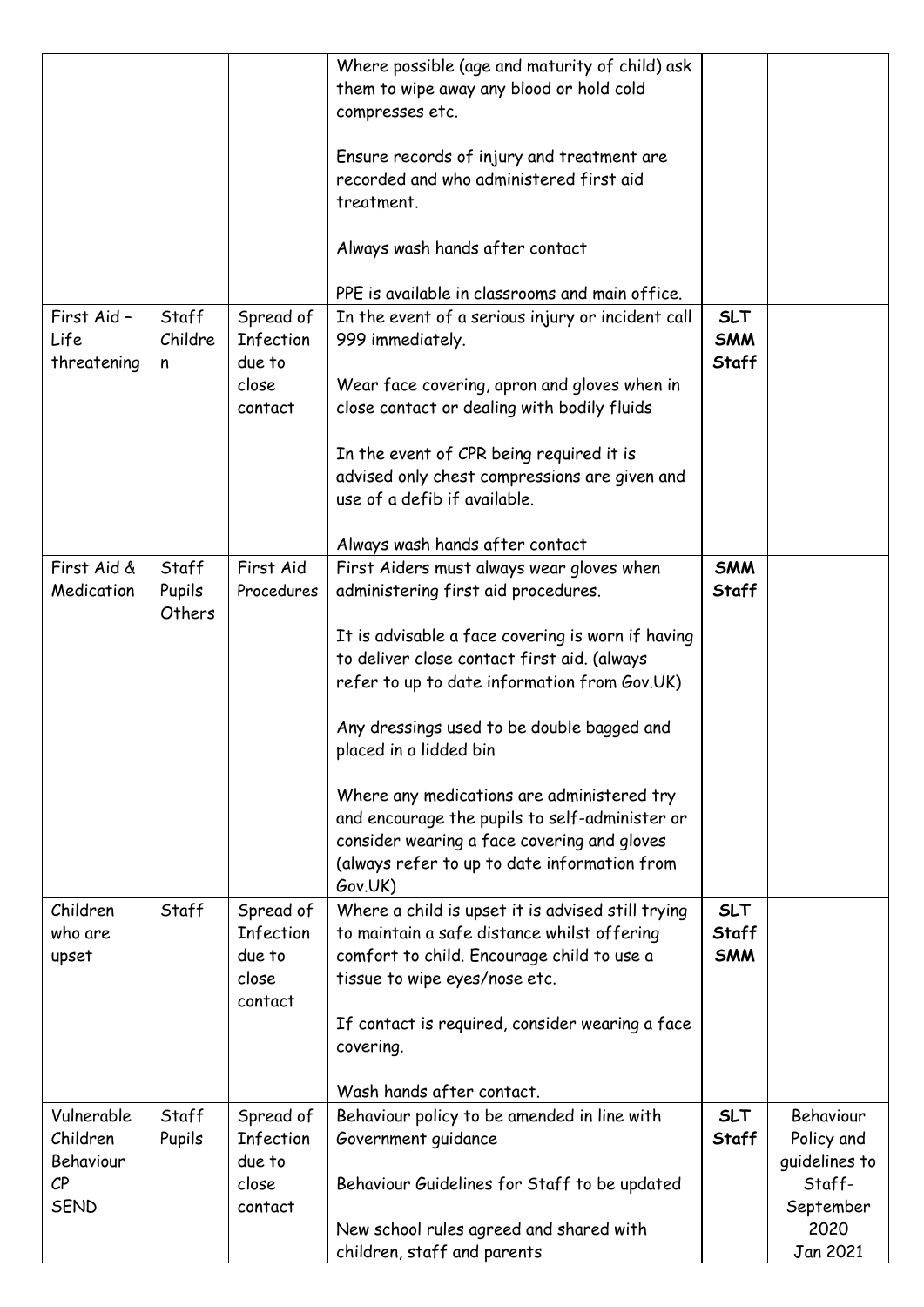|                                                           |                            |                                                             | Where possible allow the child to vent their<br>frustrations<br>Where possible allow child to be in a room on<br>their own or outside<br>If team teach techniques are required, it is<br>advised face coverings and gloves are worn.<br>Review pupil IEPs and ensure relevant controls<br>are in place<br>Nappy Changing in EYC to be in allocated spot                                                                                                                                                                                                                                                                                                                                                                                                 |                  |                                                                                                                                                             |
|-----------------------------------------------------------|----------------------------|-------------------------------------------------------------|---------------------------------------------------------------------------------------------------------------------------------------------------------------------------------------------------------------------------------------------------------------------------------------------------------------------------------------------------------------------------------------------------------------------------------------------------------------------------------------------------------------------------------------------------------------------------------------------------------------------------------------------------------------------------------------------------------------------------------------------------------|------------------|-------------------------------------------------------------------------------------------------------------------------------------------------------------|
| Children<br>leaving at<br>the end of<br>the school<br>day | Staff<br>Parents<br>Others | Spread of<br><b>Infection</b><br>due to<br>close<br>contact | using PPE provided<br>Stagger leaving times at the end of the day to<br>reduce numbers<br>Parents to abide by the 1/2 metre social<br>distancing rule.<br>Parents strongly advised to wear face<br>coverings on site.<br>Floor markings will be in place for parents-<br>painted on<br>In EYC staff will place pushchair outside main<br>entrance to place baby in pushchair for parent<br>to collect.<br>No access to parents through main entrance<br>of EYC. Access will be via side gates with<br>fitting of doorbells to side gate.<br>Each age group to be collected directly from<br>their room into the garden.<br>Staff on all door duties to wear a face<br>covering and not to communicate with parents<br>or each other unless it is urgent | <b>SLT</b><br>PJ | Letter to<br>Parent/Staff<br><b>July 2020</b><br>Aug 2020<br>January 2021<br><b>March 2021</b><br>Rotas<br>drafted<br>W/C Monday<br>6 June 2020<br>Jan 2021 |
| Staff<br>Interaction<br>Office<br>Set up                  | Staff                      | Spread of<br>Infection<br>due to<br>close<br>contact        | Office desks not to be face to face<br>No sharing of desks where possible-Each<br>workstation to be assigned to an individual<br>Office desks to be cleaned daily with extra<br>attention<br>Equipment to be on each desk-No sharing<br>Remote Working for Staff Meetings-using<br>TEAMS/Email                                                                                                                                                                                                                                                                                                                                                                                                                                                          |                  | Letter to<br>Parent/Staff<br><b>July 2020</b><br>Aug 2020<br>January 2021<br><b>March 2021</b>                                                              |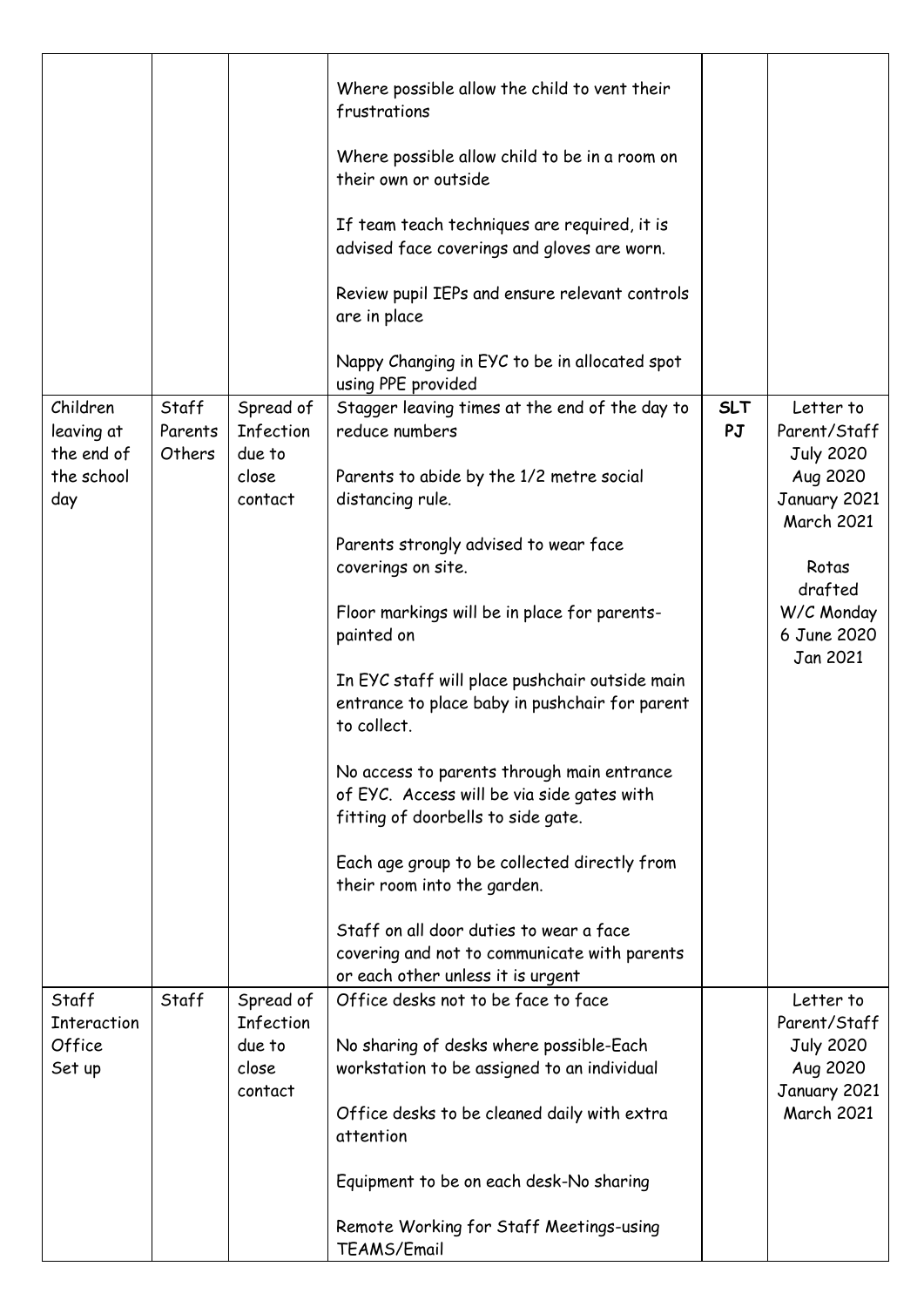|                                                    |                           |                           | PPE available for Staff use in communal areas.                                                                                                                                                                                             |                                                |                                                                           |
|----------------------------------------------------|---------------------------|---------------------------|--------------------------------------------------------------------------------------------------------------------------------------------------------------------------------------------------------------------------------------------|------------------------------------------------|---------------------------------------------------------------------------|
|                                                    |                           |                           | Phones will be wiped down after use                                                                                                                                                                                                        |                                                |                                                                           |
| Awareness<br>of policies<br>procedures<br>Guidance | Staff<br>Pupils<br>Others | Inadequate<br>information | All staff returning back to work must ensure<br>they are aware of the current guidelines in<br>regard to safe distancing and washing hands<br>on a regular basis.                                                                          | <b>SLT</b><br><b>SMM</b><br>PJ<br>All<br>Staff | Letter to<br>Parent/Staff<br><b>July 2020</b><br>Aug 2020<br>January 2021 |
|                                                    |                           |                           | Letter to be sent to all staff with copy of risk<br>assessment-September, 2020                                                                                                                                                             |                                                | <b>March 2021</b>                                                         |
|                                                    |                           |                           | All staff are able to access the following<br>information on-line for up to date information<br>on COCID-19<br>$\triangleright$ Public Health England<br>$\triangleright$ Gov.co.uk<br>$\triangleright$ NHS<br>$\triangleright$ DfE        |                                                |                                                                           |
|                                                    |                           |                           | Department for Health and Social Care<br>$\blacktriangleright$                                                                                                                                                                             |                                                |                                                                           |
|                                                    |                           |                           | The relevant staff receive any necessary<br>training that helps minimise the spread of<br>infection, e.g. infection control training.<br>(washing of hands, cleaning up bodily fluids)                                                     |                                                |                                                                           |
|                                                    |                           |                           | Staff who need to shield/isolate are given<br>correct information and criteria                                                                                                                                                             |                                                |                                                                           |
|                                                    |                           |                           | Shielding/Clinically vulnerable Staff to work<br>from home. Risk Assessments to be updated<br>for individuals.                                                                                                                             |                                                |                                                                           |
|                                                    |                           |                           | BME/Pregnant Staff are specifically risk<br>assessed prior to assigning duties.                                                                                                                                                            |                                                |                                                                           |
|                                                    |                           |                           | Staff are made aware of the school's infection<br>control procedures in relation to coronavirus<br>via email or staff meetings and contact the<br>school as soon as possible if they believe they<br>may have been exposed to coronavirus. |                                                |                                                                           |
|                                                    |                           |                           | Parents are made aware of the school's<br>infection control procedures in relation to<br>coronavirus via letter, posters or social media                                                                                                   |                                                |                                                                           |
|                                                    |                           |                           | - they are informed that they must contact<br>the school as soon as possible if they believe<br>their child has been exposed to coronavirus.                                                                                               |                                                |                                                                           |
|                                                    |                           |                           | Pupils are made aware of the school's infection<br>control procedures in relation to coronavirus<br>via school staff and are informed that they                                                                                            |                                                |                                                                           |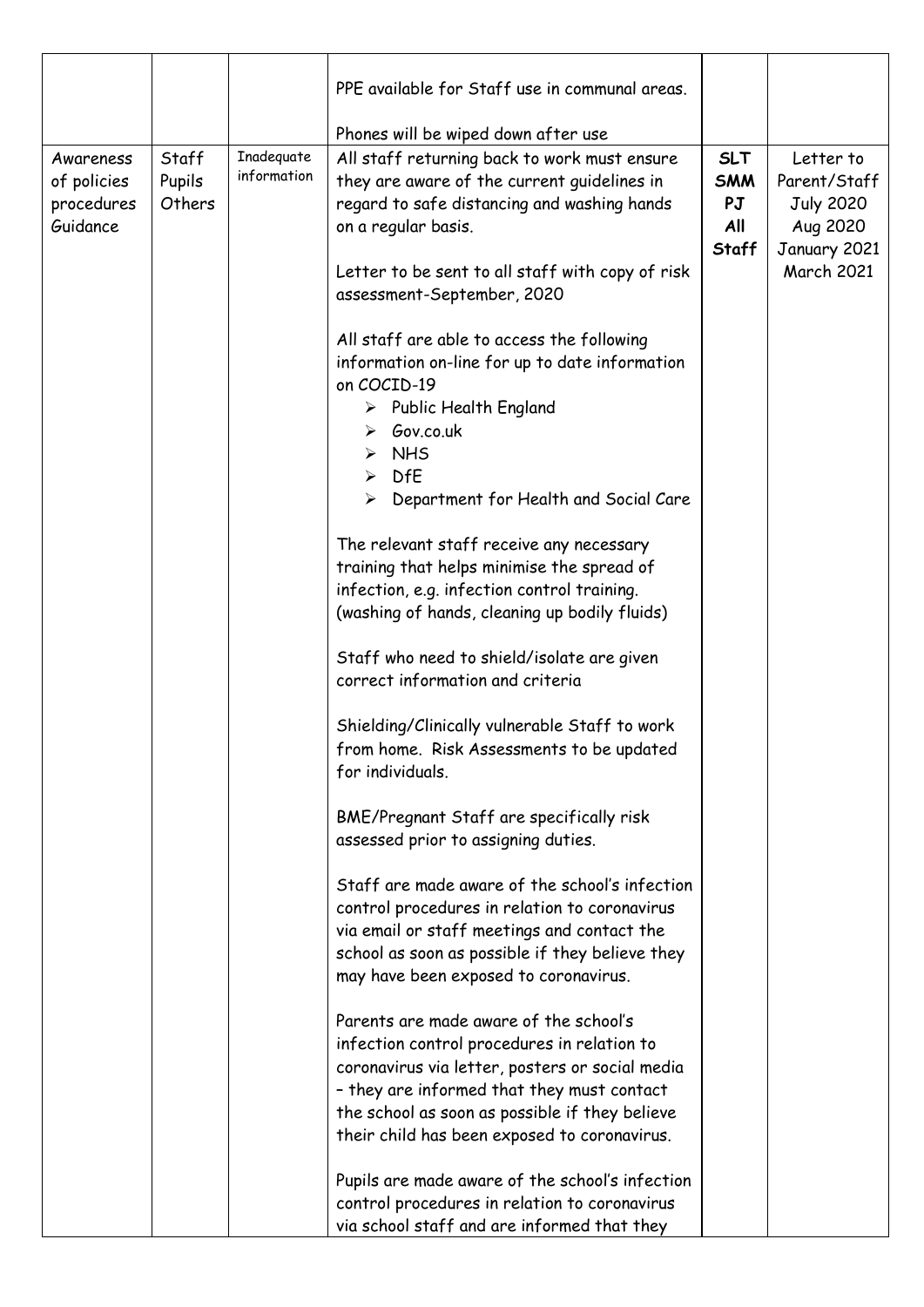|                                      |                           |                         | must tell a member of staff if they feel<br>unwell.                                                                                                                                                                                                                                                                                                                                                                   |                                                                 |                                     |
|--------------------------------------|---------------------------|-------------------------|-----------------------------------------------------------------------------------------------------------------------------------------------------------------------------------------------------------------------------------------------------------------------------------------------------------------------------------------------------------------------------------------------------------------------|-----------------------------------------------------------------|-------------------------------------|
| Poor<br>hygiene<br>practice          | Staff<br>Pupils<br>Others | Ill Health              | Posters are displayed throughout the school<br>reminding pupils, staff and visitors to wash<br>their hands, e.g. before entering and leaving<br>the school.                                                                                                                                                                                                                                                           | <b>SLT</b><br>PJ<br><b>SMM</b><br><b>Staff</b><br><b>Office</b> |                                     |
|                                      |                           |                         | Pupils, staff and visitors will be asked to wash<br>their hands with soap or alcohol-based<br>sanitiser (that contains no less than 60%<br>alcohol) and follow infection control<br>procedures in accordance with the DfE and<br>PHE's guidance.<br>Sufficient amounts of soap (or hand sanitiser<br>where applicable), clean water and paper<br>towels/hand dryers are supplied in all toilets<br>and kitchen areas. |                                                                 |                                     |
|                                      |                           |                         | Pupils may be supervised by staff when<br>washing their hands to ensure it is carried out<br>correctly, where necessary.                                                                                                                                                                                                                                                                                              |                                                                 |                                     |
|                                      |                           |                         | Pupils are forbidden from sharing cutlery,<br>cups or food.                                                                                                                                                                                                                                                                                                                                                           |                                                                 |                                     |
|                                      |                           |                         | Disposable cutlery and cups may be used.                                                                                                                                                                                                                                                                                                                                                                              |                                                                 |                                     |
|                                      |                           |                         | Cleaners to carry out daily, comprehensive<br>cleaning that follows national guidance and is<br>compliant with the COSHH Policy and the<br>Health and Safety Policy. This will be<br>mornings, lunchtimes and after school each<br>day. Touch points cleaned at lunchtimes.                                                                                                                                           |                                                                 |                                     |
|                                      |                           |                         | A senior member of staff arranges enhanced<br>cleaning to be undertaken where required -<br>advice about enhanced cleaning protocols is<br>sought from the Health Protection Team<br>/Public Health England                                                                                                                                                                                                           |                                                                 |                                     |
| Ill health<br>Accidents<br>Incidents | Staff<br>Pupils<br>Others | Coronavirus<br>Symptoms | Read Walsall Outbreak Management Plan-July,<br>2020                                                                                                                                                                                                                                                                                                                                                                   | <b>SLT</b><br><b>SMM</b><br>PJ                                  | First Aider<br>Updates<br>September |
| Emergencies                          |                           |                         | Identify all First Aiders and refresh knowledge                                                                                                                                                                                                                                                                                                                                                                       | Staff                                                           | 2020<br>Jan 2021                    |
|                                      |                           |                         | Identify pupils/staff/parents who should<br>shield/clinically vulnerable and agree controls                                                                                                                                                                                                                                                                                                                           |                                                                 |                                     |
|                                      |                           |                         | Identify BME Staff and agree controls                                                                                                                                                                                                                                                                                                                                                                                 |                                                                 |                                     |
|                                      |                           |                         | Check/Audit all First Aid Equipment and PPE-<br>Weekly                                                                                                                                                                                                                                                                                                                                                                |                                                                 |                                     |
|                                      |                           |                         | CPR guidance to be shared with all First Aiders                                                                                                                                                                                                                                                                                                                                                                       |                                                                 |                                     |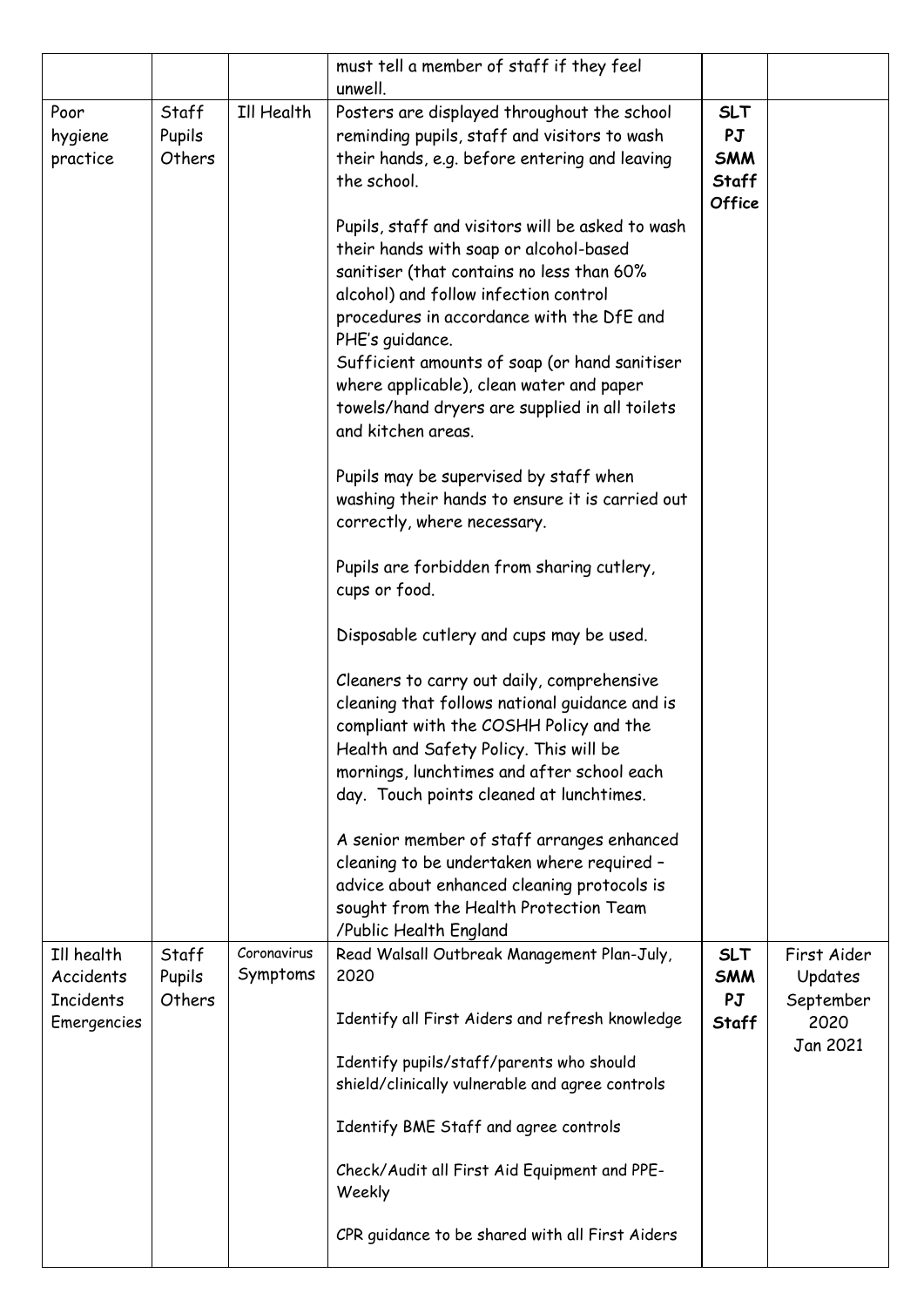| coronavirus. | Staff are informed of the symptoms of possible<br>coronavirus infection, e.g. a cough, difficulty in<br>breathing, high temperature, loss of taste/smell<br>and are kept up to date with national guidance<br>about the signs, symptoms and transmission of                                                                                                                                                                                                                               |  |
|--------------|-------------------------------------------------------------------------------------------------------------------------------------------------------------------------------------------------------------------------------------------------------------------------------------------------------------------------------------------------------------------------------------------------------------------------------------------------------------------------------------------|--|
|              | We will ensure that pupils, staff and other<br>adults do not come into the school if they<br>have coronavirus (COVID-19) symptoms or have<br>tested positive in at least the last 10 days and<br>ensure that anyone developing those symptoms<br>during the school day is sent home.                                                                                                                                                                                                      |  |
|              | If anyone in the school becomes unwell with a<br>new and persistent cough or a high temperature,<br>or has a loss of or change in, their normal sense<br>of taste or smell (anosmia), they will be sent<br>home and advised to follow guidance for<br>households with possible or confirmed<br>coronavirus (COVID-19) infection, which sets out<br>that they should self-isolate for at least 10 days<br>and should arrange to have a test to see if they<br>have coronavirus (COVID-19). |  |
|              | Any person waiting to go home will be isolated in<br>a well-ventilated room. Do we need to mention<br>about wearing staff wearing PPE if needed in the<br>room to supervise?                                                                                                                                                                                                                                                                                                              |  |
|              | If they have tested positive whilst not<br>experiencing symptoms but develop symptoms<br>during the isolation period, they should restart<br>the 10-day isolation period from the day they<br>develop symptoms.                                                                                                                                                                                                                                                                           |  |
| symptoms.    | Other members of their household (including any<br>siblings) should self-isolate for 10 days from<br>when the symptomatic person first had                                                                                                                                                                                                                                                                                                                                                |  |
|              | As is usual practice, in an emergency, call 999 if<br>someone is seriously ill or injured or their life is<br>at risk. Anyone with coronavirus (COVID-19)<br>symptoms should not visit the GP, pharmacy,<br>urgent care centre or a hospital.                                                                                                                                                                                                                                             |  |
|              | Staff should continue to take a lateral test<br>twice per week including each Sunday.                                                                                                                                                                                                                                                                                                                                                                                                     |  |
|              | Any members of staff who have helped someone<br>with symptoms and any pupils who have been in<br>close contact with them do not need to go home<br>to self-isolate unless they develop symptoms<br>themselves (in which case, they should arrange a                                                                                                                                                                                                                                       |  |
|              | test) or if the symptomatic person subsequently                                                                                                                                                                                                                                                                                                                                                                                                                                           |  |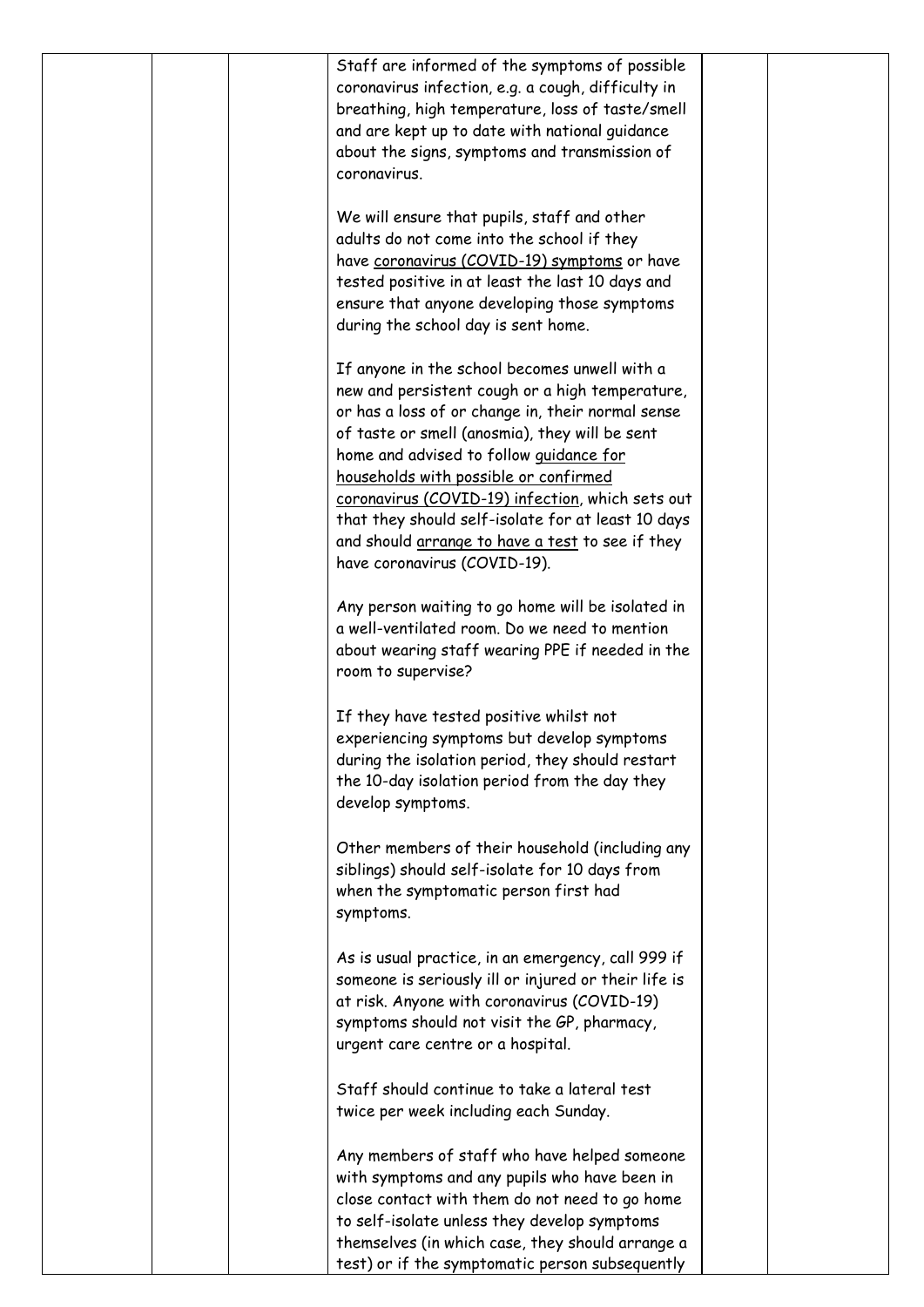|  | tests positive or they have been requested to do<br>so by NHS Test and Trace.                                                                                                                                                                                                                                                                                                                              |
|--|------------------------------------------------------------------------------------------------------------------------------------------------------------------------------------------------------------------------------------------------------------------------------------------------------------------------------------------------------------------------------------------------------------|
|  | Staff members and parents/carers will need to<br>be ready and willing to:<br>book a test if they or their child are<br>displaying symptoms. Staff and pupils must<br>not come into the school if they have<br>symptoms and must be sent home to self-<br>isolate if they develop them in school.                                                                                                           |
|  | provide details of anyone they or their child<br>have been in close contact with if they were<br>to test positive for coronavirus (COVID-19)<br>or if asked by NHS Test and Trace                                                                                                                                                                                                                          |
|  | self-isolate if they have been in close contact<br>$\bullet$<br>with someone who tests positive for<br>coronavirus (COVID-19), or if anyone in their<br>household develops symptoms of coronavirus<br>$(COVID-19)$                                                                                                                                                                                         |
|  | Anyone who displays symptoms of coronavirus<br>$\bullet$<br>(COVID-19) can and should get a test. Tests<br>can be booked online through the<br>NHS testing and tracing for<br>coronavirus website, or ordered by telephone<br>via NHS 119 for those without access to the<br>internet. Essential workers, which includes<br>anyone involved in education or childcare,<br>have priority access to testing. |
|  | If someone tests negative they can stop self<br>isolating as long as they do not have<br>symptoms.                                                                                                                                                                                                                                                                                                         |
|  | If someone tests positive, they should follow<br>$\bullet$<br>the guidance and continue to self isolate for<br>at least 10 days and can return as long as<br>they so not have symptoms other than cough<br>or loss of sense of smell/taste which can last<br>several weeks. Household members should<br>continue to isolate for Odays.                                                                     |
|  | Household members of those contacts who<br>are sent home do not need to self-isolate<br>themselves unless the child, young person or<br>staff member who is self-isolating<br>subsequently develops symptoms.                                                                                                                                                                                              |
|  | If someone in a class or group that has been<br>asked to self-isolate develops symptoms<br>themselves within their 10-day isolation<br>period they should follow quidance for<br>households with possible or confirmed                                                                                                                                                                                     |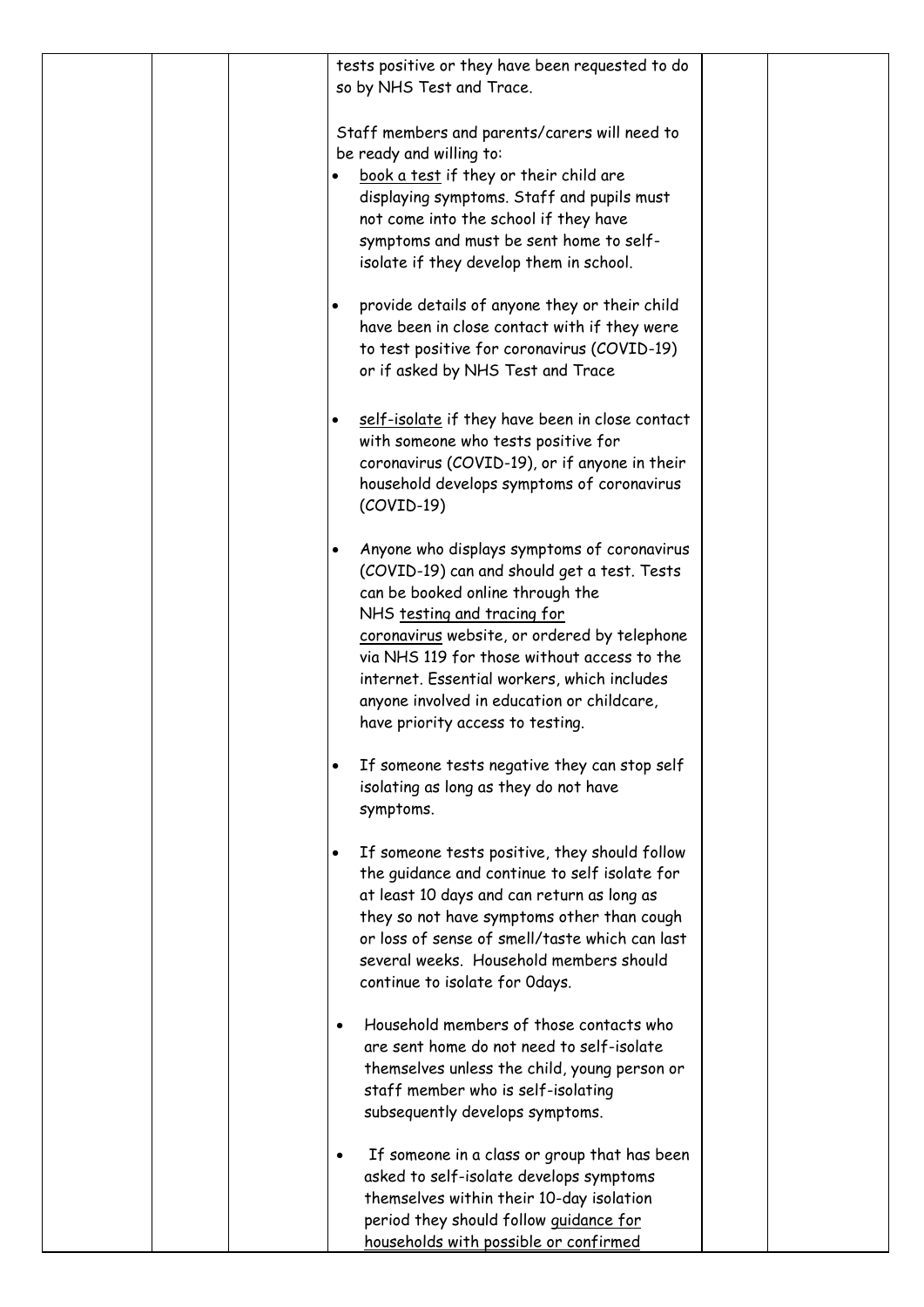|                                       |                           |                                 | coronavirus (COVID-19) infection. They<br>should get a test, and:                                                                                                                                                                                                                                                                                                                                                                                                                                                                                                                                                                                                                                                                                                                                                                                                                                                |                                                       |  |
|---------------------------------------|---------------------------|---------------------------------|------------------------------------------------------------------------------------------------------------------------------------------------------------------------------------------------------------------------------------------------------------------------------------------------------------------------------------------------------------------------------------------------------------------------------------------------------------------------------------------------------------------------------------------------------------------------------------------------------------------------------------------------------------------------------------------------------------------------------------------------------------------------------------------------------------------------------------------------------------------------------------------------------------------|-------------------------------------------------------|--|
|                                       |                           |                                 | if the test delivers a negative result, they<br>$\bullet$<br>must remain in isolation for the remainder of<br>the 10-day isolation period. This is because<br>they could still develop the coronavirus<br>(COVID-19) within the remaining days.                                                                                                                                                                                                                                                                                                                                                                                                                                                                                                                                                                                                                                                                  |                                                       |  |
|                                       |                           |                                 | if the test result is positive, they should<br>$\bullet$<br>inform their setting immediately, and should<br>isolate for at least 10 days from the onset of<br>their symptoms (which could mean the self-<br>isolation ends before or after the original 10-<br>day isolation period). Their household should<br>self-isolate for at least 10 days from when<br>the symptomatic person first had symptoms,<br>following <i>quidance</i> for households with<br>possible or confirmed coronavirus (COVID-<br>19) infection                                                                                                                                                                                                                                                                                                                                                                                         |                                                       |  |
|                                       |                           |                                 | If you and your household are isolating<br>$\bullet$<br>because you are experiencing coronavirus<br>symptoms, you and your household are able to<br>end self-isolation early if you receive a<br>negative test.<br>However, if you are isolating because you live<br>with someone who has symptoms, you must<br>continue to isolate for 10 days even if you<br>receive a negative test. You may only end<br>isolation early if the person with symptoms in<br>your household receives a negative test.<br>If you are isolating because you have been<br>contacted by NHS Test and Trace or because<br>you are required to under public health<br>measures at the border, you must continue to<br>isolate for 10 days even if you receive a<br>negative test.<br>Do not change your support bubble.<br>If someone in your support bubble tests<br>positive or has symptoms follow the stay at<br>home quidelines. |                                                       |  |
|                                       |                           |                                 | For a child with shared custody both bubbles<br>would follow the stay at home guidelines.                                                                                                                                                                                                                                                                                                                                                                                                                                                                                                                                                                                                                                                                                                                                                                                                                        |                                                       |  |
| Spread of<br>infection<br>Ventilation | Staff<br>Pupils<br>Others | Lack of<br>infection<br>control | Check all First Aid Equipment-Weekly<br>Check all ventilation systems are in working<br>order                                                                                                                                                                                                                                                                                                                                                                                                                                                                                                                                                                                                                                                                                                                                                                                                                    | <b>SMM</b><br>PJ<br><b>TK</b><br><b>SLT</b><br>Premis |  |
|                                       |                           |                                 | Staff to open doors/windows throughout the<br>day                                                                                                                                                                                                                                                                                                                                                                                                                                                                                                                                                                                                                                                                                                                                                                                                                                                                | es<br>Staff                                           |  |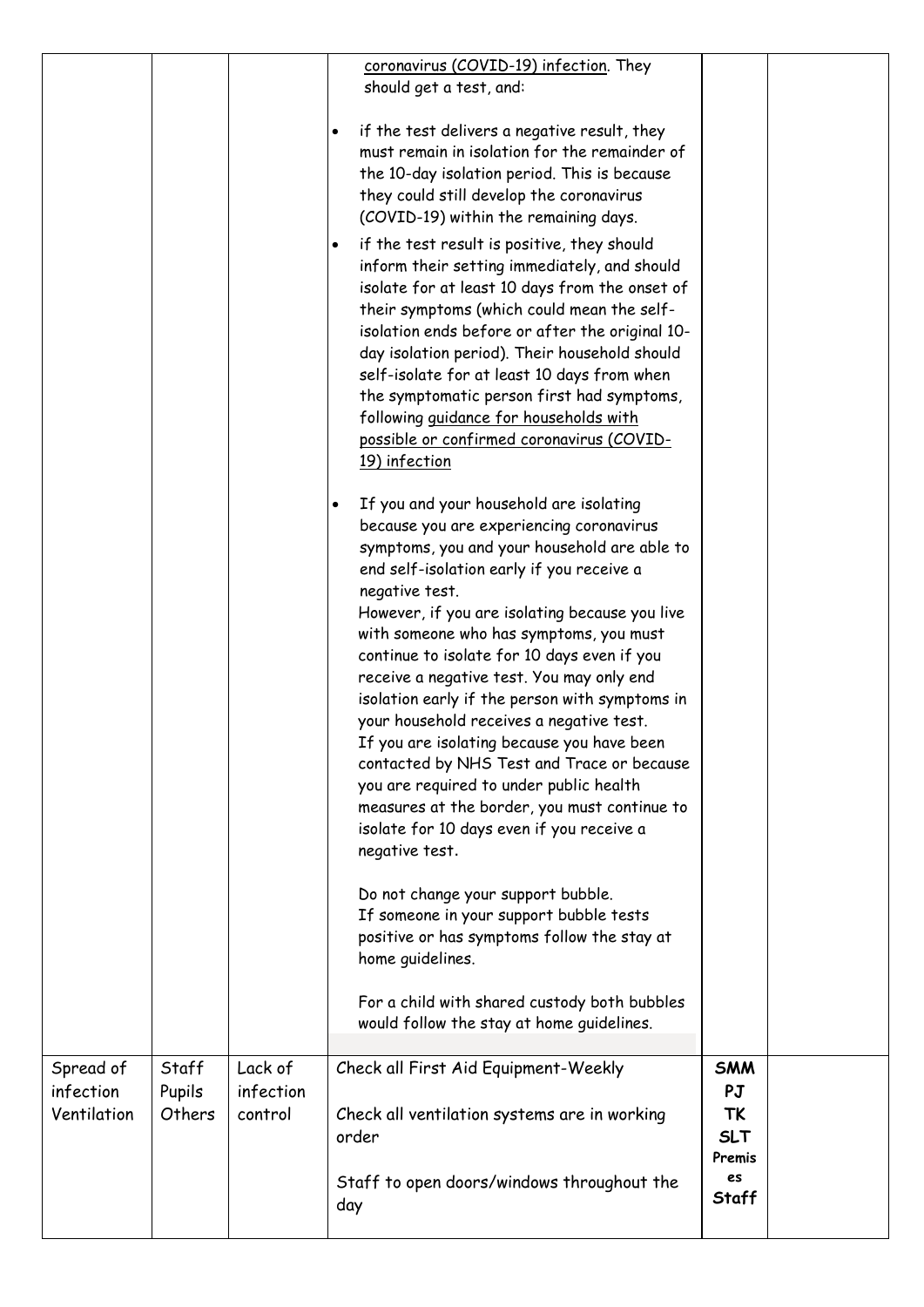|                                                    |                           |                                 | Spillages of bodily fluids, e.g. respiratory and<br>nasal discharges, are cleaned up immediately in<br>line with guidance, using PPE at all times. Tas<br>can do this or Site Staff called.   |                                  |                                                           |
|----------------------------------------------------|---------------------------|---------------------------------|-----------------------------------------------------------------------------------------------------------------------------------------------------------------------------------------------|----------------------------------|-----------------------------------------------------------|
|                                                    |                           |                                 | Parents are informed not to bring their<br>children to school or on the school premises if<br>they show signs of being unwell and believe<br>they have been exposed to coronavirus.           |                                  |                                                           |
|                                                    |                           |                                 | Staff and pupils who are unwell do not return<br>to school before the minimum recommended<br>exclusion period (or the 'self-isolation' period)<br>has passed, in line with national guidance. |                                  |                                                           |
|                                                    |                           |                                 | Pupils who are unwell are not taken on school<br>trips or permitted to enter public areas used<br>for teaching, e.g. swimming pools.                                                          |                                  |                                                           |
|                                                    |                           |                                 | Parents notify the school if their child has an<br>impaired immune system or a medical condition<br>that means they are vulnerable to infections.                                             |                                  |                                                           |
|                                                    |                           |                                 | The school in liaison with individuals' medical<br>professionals where necessary, reviews the<br>needs of pupils who are vulnerable to<br>infections.                                         |                                  |                                                           |
|                                                    |                           |                                 | Any additional provisions for pupils who are<br>vulnerable to infections are put in place by the<br>headteacher, in liaison with the pupil's parents<br>where necessary.                      |                                  |                                                           |
| Poor<br>management<br>of<br>infectious<br>diseases | Staff<br>Pupils<br>Others | Lack of<br>infection<br>control | Everyone is instructed to monitor themselves<br>and others and look out for similar symptoms<br>if a pupil or staff member has been sent home<br>with symptoms / suspected coronavirus.       | <b>SLT</b><br>PJ<br><b>Staff</b> | Letter to<br>Parent/Staff<br><b>July 2020</b><br>Aug 2020 |
| Hygiene                                            |                           |                                 | Handwashing facilities are in place for pupils,<br>staff and parents in all areas                                                                                                             |                                  | January 2021<br><b>March 2021</b>                         |
|                                                    |                           |                                 | Posters and signage are displayed                                                                                                                                                             |                                  |                                                           |
|                                                    |                           |                                 | Floor markings in place-internal and external<br>for 1/2m distancing                                                                                                                          |                                  |                                                           |
|                                                    |                           |                                 | PPE available for all incidents, outdoor duties,<br>pastoral support and nappy changing                                                                                                       |                                  |                                                           |
|                                                    |                           |                                 | Staff are vigilant and report concerns about<br>their own, a colleague's or a pupil's symptoms<br>to the Headteacher or SLT as soon as<br>possible.                                           |                                  |                                                           |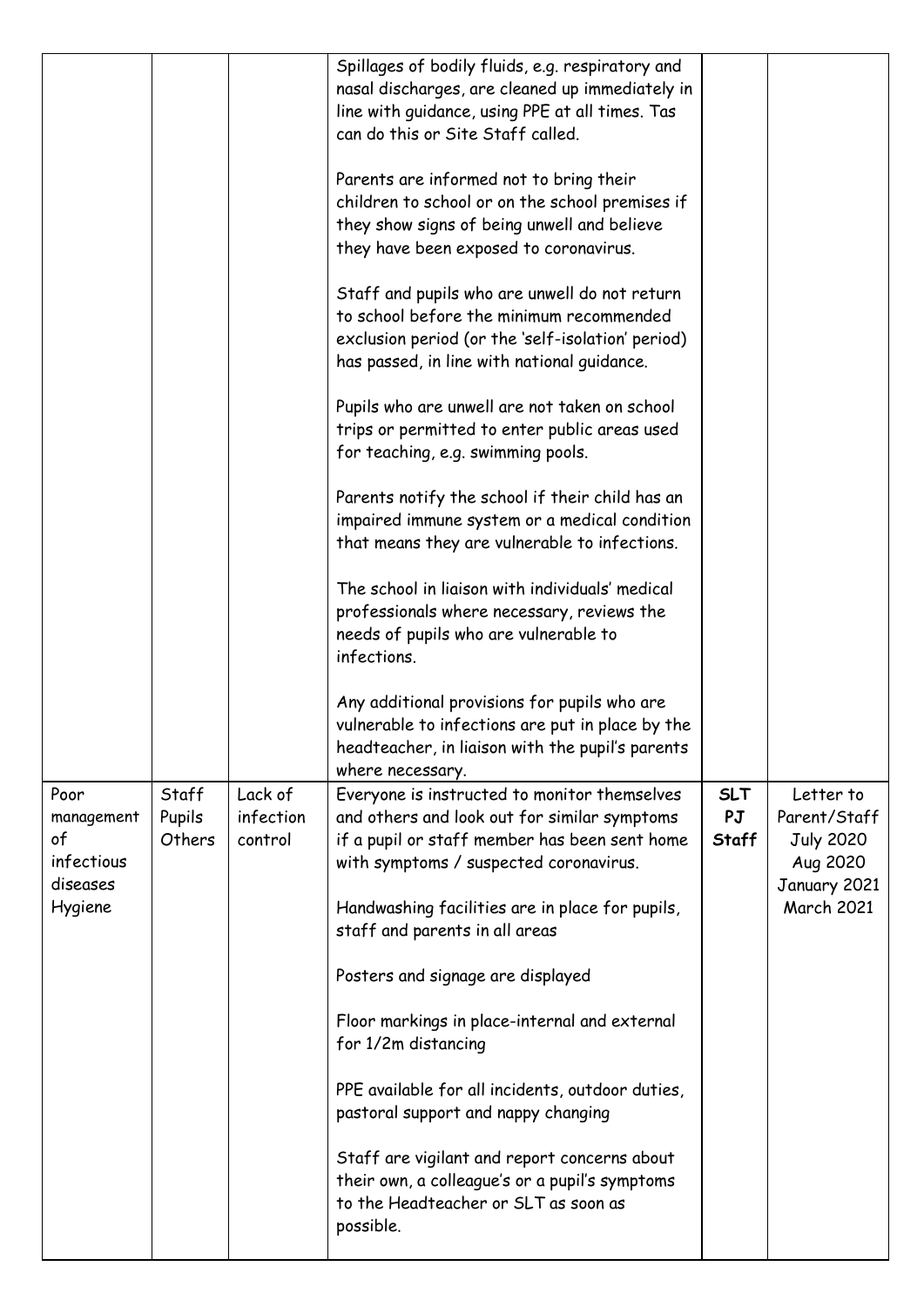|                                                                  |                           |                             | The school is consistent in its approach to the<br>management of suspected and confirmed cases<br>of coronavirus.<br>The school is informed by pupils' parents when<br>pupils return to school after having<br>coronavirus - the school informs the relevant<br>staff.<br>Staff inform the headteacher when they plan<br>to return to work after having coronavirus.<br>A nominated person monitors the cleaning<br>standards of school cleaning contractors and<br>discusses any additional measures required<br>with regards to managing the spread of<br>coronavirus.                   |                                                 |                                                           |
|------------------------------------------------------------------|---------------------------|-----------------------------|--------------------------------------------------------------------------------------------------------------------------------------------------------------------------------------------------------------------------------------------------------------------------------------------------------------------------------------------------------------------------------------------------------------------------------------------------------------------------------------------------------------------------------------------------------------------------------------------|-------------------------------------------------|-----------------------------------------------------------|
| Lack of<br>communication                                         | Staff<br>Pupils<br>Others | Unsafe<br>Practices         | The school staff reports immediately to the<br>headteacher about any cases of suspected<br>coronavirus, even if they are unsure. The EYC<br>staff report directly to the EYC Managers<br>who will contact the Head Teacher.<br>The headteacher contacts the local HPT or<br>follows the advice given from and discusses if<br>any further action needs to be taken.<br>Schools put into place any actions or<br>precautions advised by their local HPT.<br>Schools keep staff, pupils and parents<br>adequately updated about any changes to<br>infection control procedures as necessary. | <b>SLT</b><br><b>Staff</b><br><b>SMM</b>        |                                                           |
| Lack of<br>effective<br>cleaning<br>Contamination<br>on surfaces | Staff<br>Pupils<br>Others | <b>Infection</b><br>Control | Reorganise all rooms for 1/2m distance<br>measures<br>Remove soft furnishings and unnecessary<br>resources<br>All hard surfaces to be cleaned/sanitised on a<br>regular basis, this will include<br>$\triangleright$ All door handles<br>All tables and chairs used by staff and<br>➤<br>pupils<br>Toilet flushes and regular cleaning of<br>toilets.<br>All classrooms to have spray disinfectant and<br>where possible disposable cloths. If disposable<br>cloths are not available use once and then put<br>in wash.                                                                    | PJ<br><b>TK</b><br>Premis<br>es<br><b>Staff</b> | Rotas<br>drafted<br>W/C Monday<br>6 June 2020<br>Jan 2021 |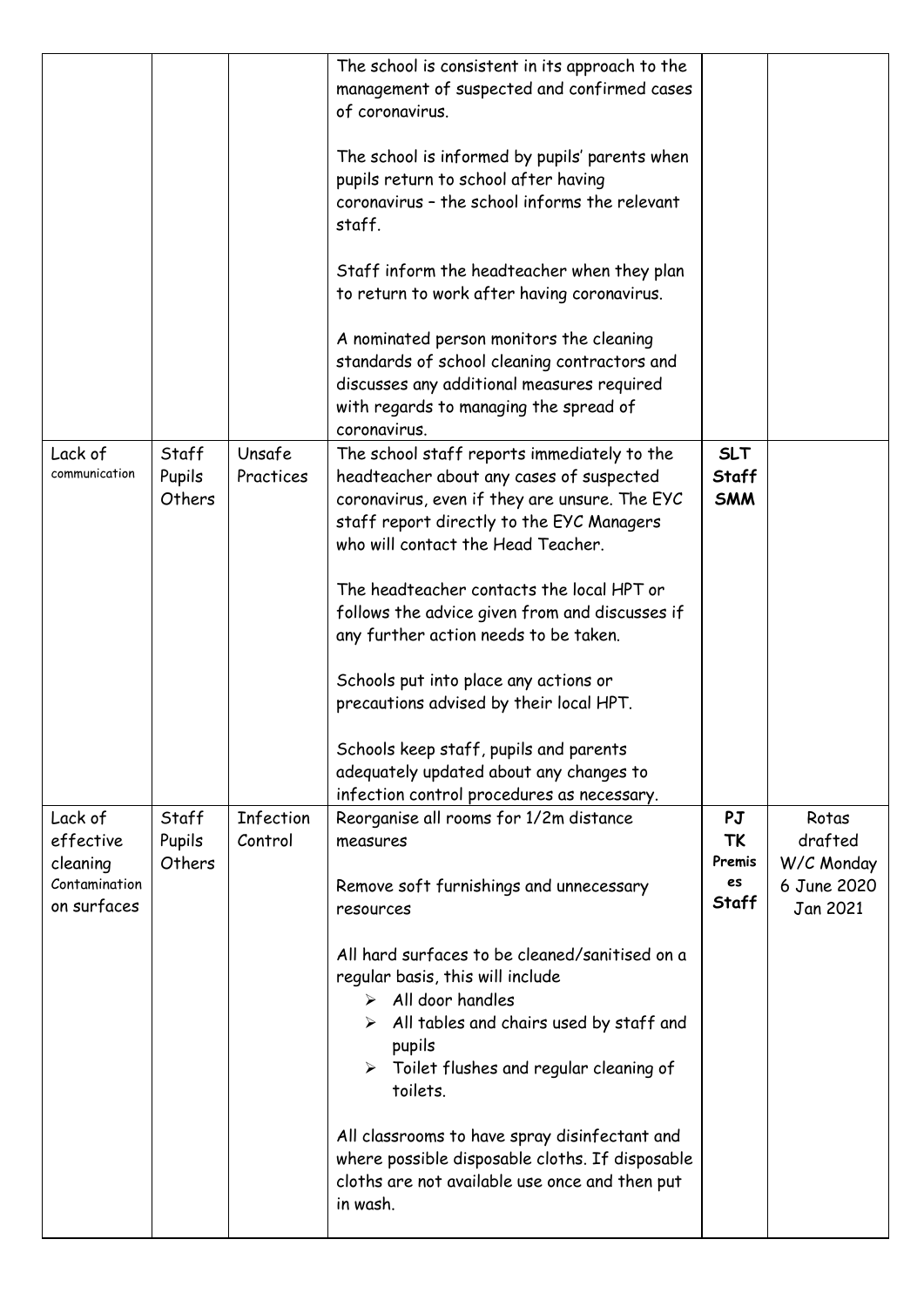|                                      |                           |                        | Regular cleaning of surfaces will reduce the<br>risk of spreading the virus.                                                       |                 |  |
|--------------------------------------|---------------------------|------------------------|------------------------------------------------------------------------------------------------------------------------------------|-----------------|--|
|                                      |                           |                        | All used cloths thrown away to be double<br>bagged and then placed in a secure area i.e.<br>lockable bin.                          |                 |  |
|                                      |                           |                        | COSHH Assessments to be in place                                                                                                   |                 |  |
|                                      |                           |                        | Complete Infection Control Policy                                                                                                  |                 |  |
| Statutory<br>Tests and<br>Inspection | Staff<br>Pupils<br>Others | Maintenan<br>ce issues | Statutory inspections to continue but with<br>social distancing in place at all times.                                             | PJ              |  |
|                                      |                           |                        | Check legionnaires.                                                                                                                |                 |  |
|                                      |                           |                        | In-house inspections should continue to ensure<br>the school remains as safe as possible-weekly                                    |                 |  |
|                                      |                           |                        | Audit through WMBC and NASUWT<br>Checklists                                                                                        |                 |  |
| Contractors<br>Visitors              | Staff                     | Inadequat<br>e control | Where contractors/Visitors are coming into                                                                                         | PJ<br><b>TK</b> |  |
| in school                            | Pupils<br>Others          | measures               | school they must have up to date Risk<br>Assessments and Method Statements.                                                        |                 |  |
|                                      |                           |                        | No person with symptoms to enter the building                                                                                      |                 |  |
|                                      |                           |                        | Sign in via our electronic system which saves<br>track and trace information which is deleted<br>after a set time                  |                 |  |
|                                      |                           |                        | Limit visitors to one door and use remote<br>interaction where possible                                                            |                 |  |
|                                      |                           |                        | All visitors to wear face masks in public<br>communal places around school                                                         |                 |  |
|                                      |                           |                        | Control measures regarding the Coronavirus<br>must be included within their RAMs.                                                  |                 |  |
|                                      |                           |                        | School to ensure no pupils or staff are in the<br>area where contractors are working.                                              |                 |  |
|                                      |                           |                        | Contractors will be designated a toilet they<br>can use whilst on site.                                                            |                 |  |
|                                      |                           |                        | Contractors will be responsible for removing<br>all rubbish they have created and to clean<br>their area of work prior to leaving. |                 |  |
|                                      |                           |                        | They must ensure no workers are displaying<br>any signs or symptoms of Coronavirus prior to<br>entering the school site.           |                 |  |